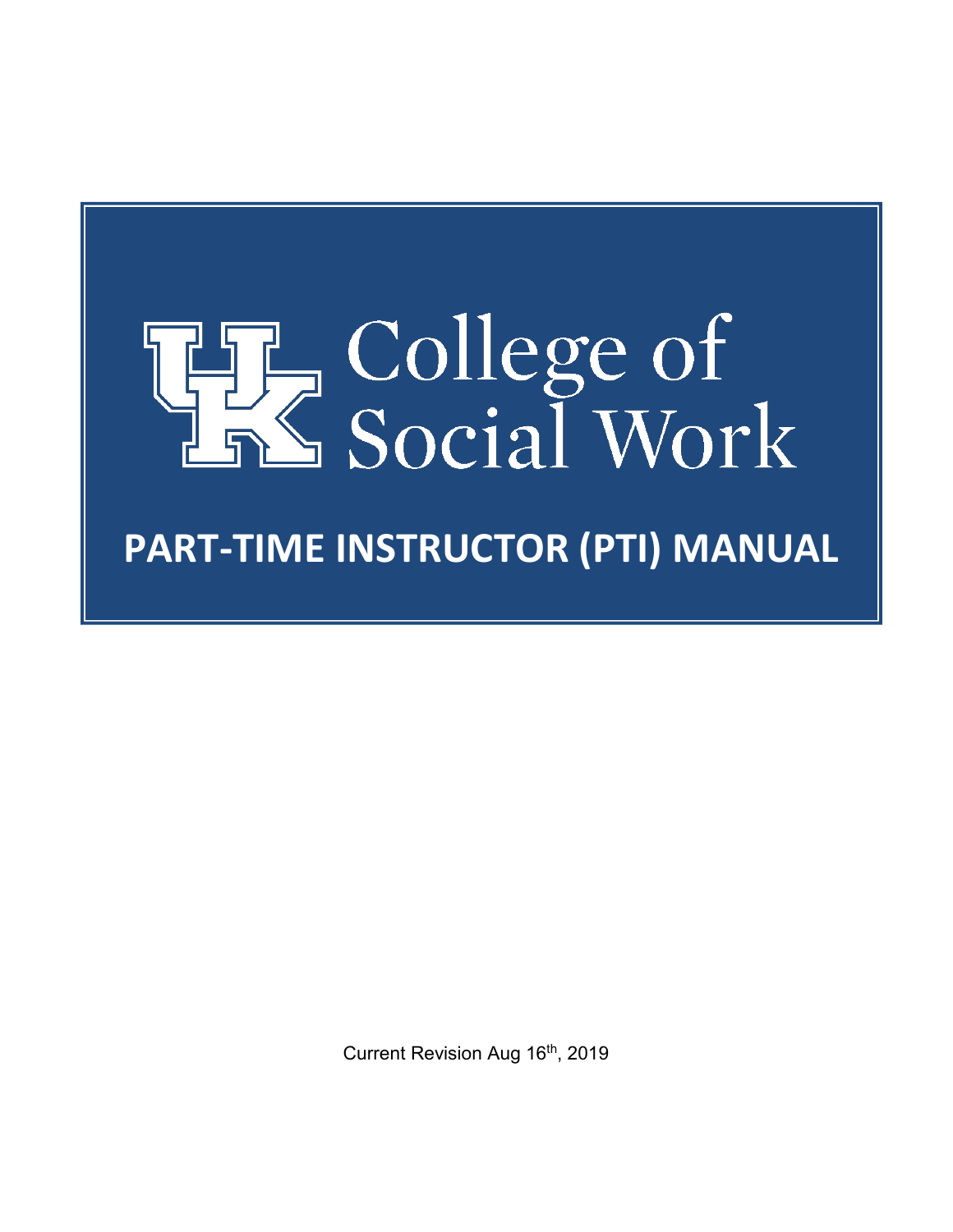# **Table of Contents**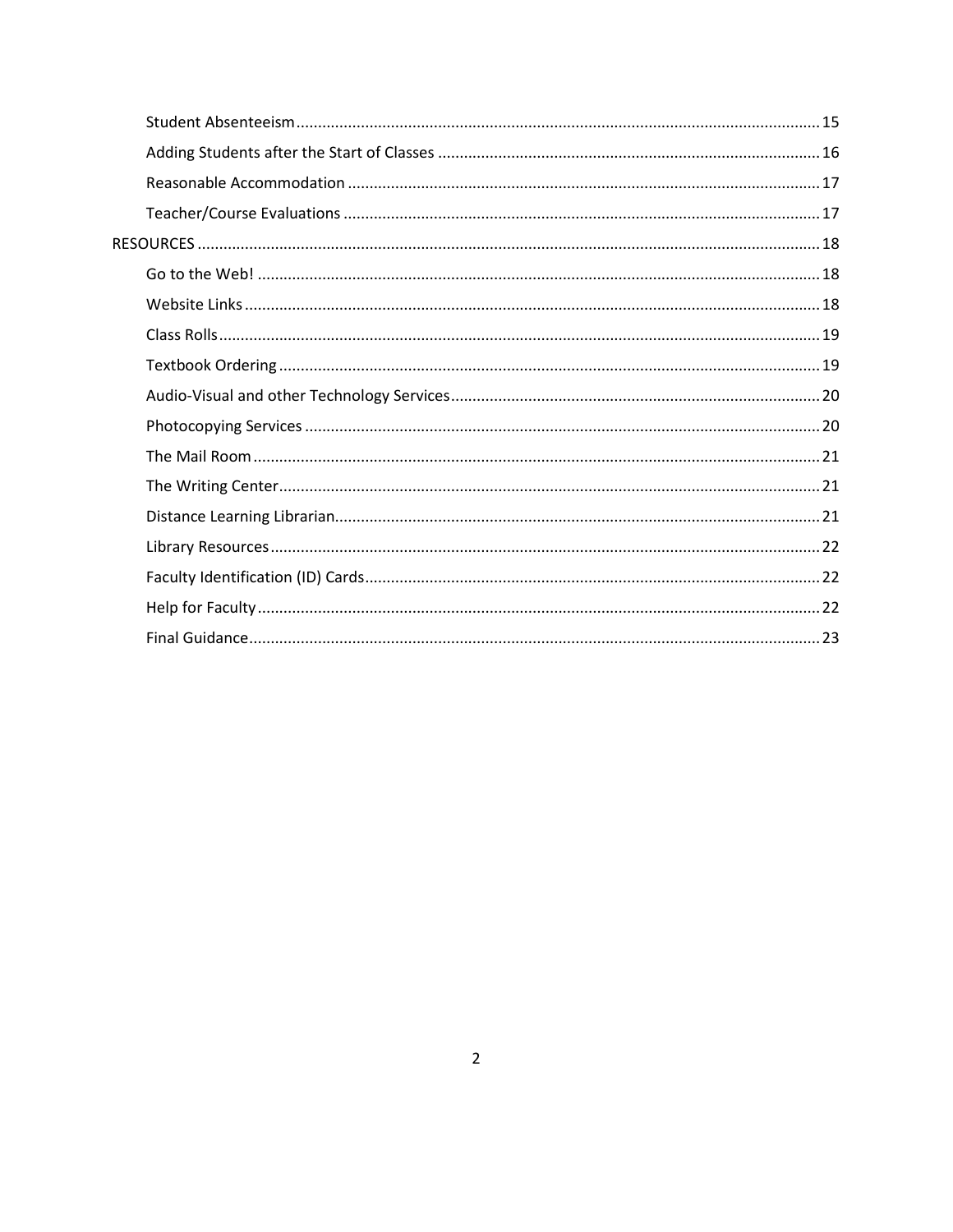# <span id="page-3-0"></span>**INTRODUCTION**

### <span id="page-3-1"></span>Welcome!

We are so glad you are teaching for the College of Social Work! We hope you realize how important your work is in preparing future generations of social workers who will make positive differences in our communities in alleviating contemporary social problems. Thank you for joining us in this important endeavor!

### <span id="page-3-2"></span>Mission Statement

The University of Kentucky's College of Social Work promotes community and individual wellbeing through its translational research and scholarship, exemplary teaching, and vital community engagement. The College is committed to the people and social institutions throughout Kentucky, the nation, and the world. The College, like the University, is an organization that cultivates a diverse academic community characterized by interpersonal fairness and social justice. The College is fiercely committed to developing outstanding social work professionals and scholars – leaders who will serve individuals, families, and communities through innovative and effective practices that are guided by cultural competence, systematic ethical analysis, and a keen and pragmatic understanding of the human condition.

### <span id="page-3-3"></span>Vision Statement

We will make major contribution to the generation of knowledge that will alleviate contemporary social problems as the social work profession enters its second century of service to the nation and the world. By consistently striving for excellence, we will earn entry into the ranks of the foremost schools of social work through our research, teaching, and community engagement. We will invigorate the lives of all people who join us in this endeavor. We are committed to a renewal of collaborative public service that is grounded in an intellectual and moral seriousness that reflects the enormous challenges faced by our global community. Such achievements will require individual excellence, effective partnerships, and innovative solutions. This vision is the hallmark of our College.

### <span id="page-3-4"></span>College History

In the 1930s our country was emerging from the Great Depression. At its most serious point, one-third of the nation's workforce was unemployed. That's when the federal government took a new, larger role in social legislation. The Social Security Act of 1935 established a system of retirement benefits, old age pensions and Aid to Dependent Children. Qualified personnel were needed to staff these programs and the social work profession was ideally situated to expand along with these social policy changes.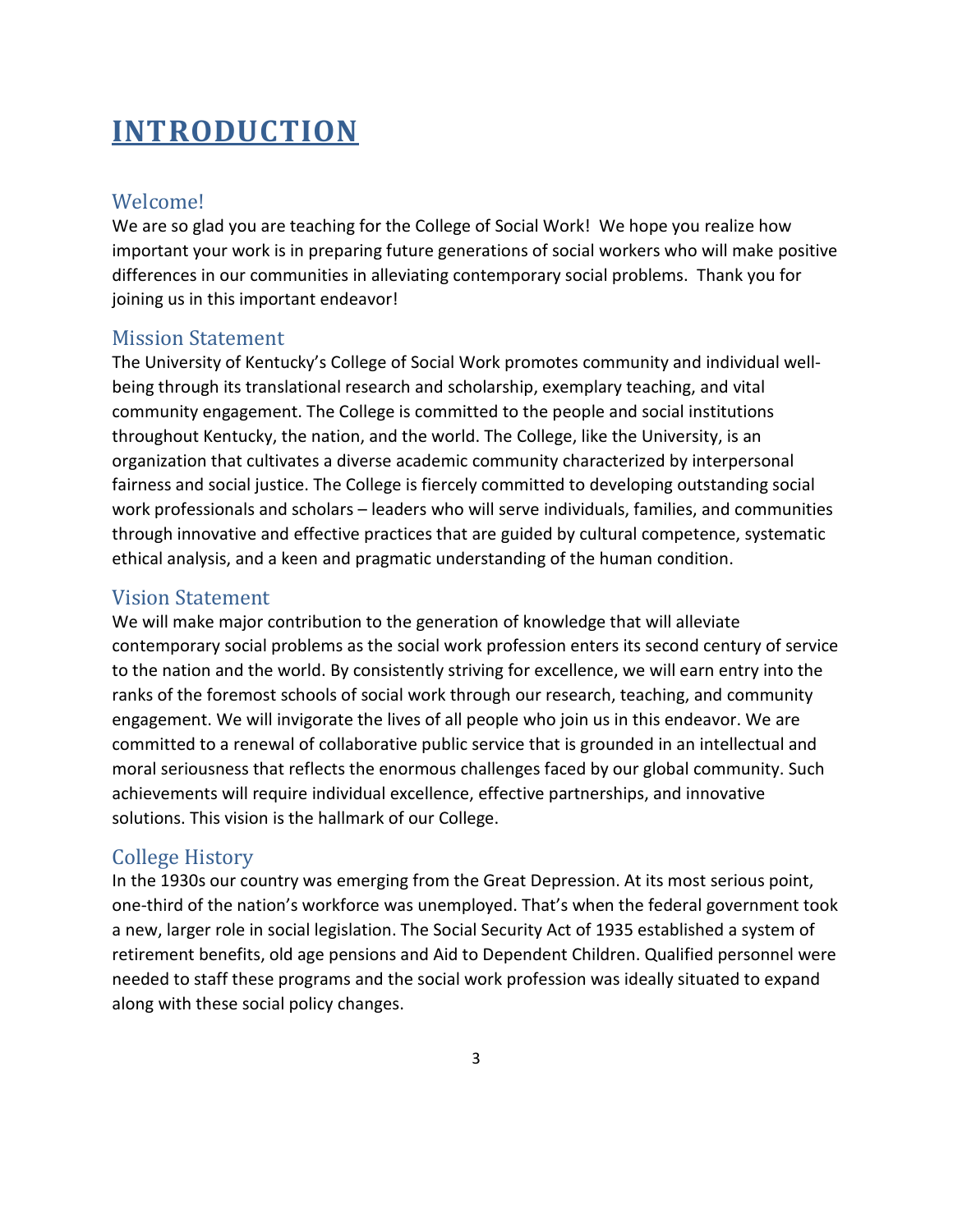In 1938 the UK Board of Trustees established a Department of Social Work within the College of Arts and Sciences. Frances Jewell McVey, wife of the university president, first had a dream of offering social work training at UK. Frances Jewell, born near Wilmore, had an interesting academic career before she married President Frank LeRond McVey. She was a graduate of Vassar, earned a master's degree, and was a faculty member of the English Department at UK prior to becoming Dean of Women from 1921-23. In the fall of 1923 she resigned as Dean to marry President McVey.

On August 7, 1938, Dr. Vivian M. Palmer was hired to head the new Department of Social Work at UK. Formerly she was an assistant professor in the Department of Sociology at UK and taught at Texas State College for Women in Denton, and at Macalaster College, in St. Paul, Minnesota. Dr. Palmer had also served as Director of Local Criminal Research at the University of Chicago.

Courses in the social work department were offered on the undergraduate and graduate levels, with emphasis on the master's level program. Four months after its creation, the UK social work program was accredited by the American Association of Schools of Social Work.

Dr. Harold Wetzel joined the UK faculty on September 1, 1944 as Professor and Head of the Department of Social Work. Wetzel had earned a master's degree in sociology at Ohio State and had taught sociology there for 10 years before coming to UK's social work program. As the department expanded, Wetzel hired Professor Constance Popeo (later, Wilson), newly arrived in Kentucky with her master's degree from Boston University. Professor Wilson joined the UK faculty in 1954. She became acting head of the Department in 1968 when Professor Wetzel went on sabbatical. She was instrumental in hiring Dr. Ernest Witte to do a feasibility study of the need for a generalist graduate program in social work in Kentucky; in July 1969 Witte became the first dean of the new College of Social Professions (the name was changed to the College of Social Work in 1980).

In 1974 Professor Ronda Connaway of Washington University, St. Louis, was hired as Dean to succeed Dean Witte upon his retirement. The off-campus MSW program in Hazard was developed under Dean Connaway, and more off-campus programs were developed and expanded under S. Zafar Hasan, the third dean of the College.

The Chancellor appointed Edgar Sagan in 1996 to serve as Interim Dean during a national search. He served for two years and in the beginning of the 1998 school year, Kay S. Hoffman, previously the Director of the Social Work Program at Radford University in Virginia, became the 5th Dean of the College of Social Work.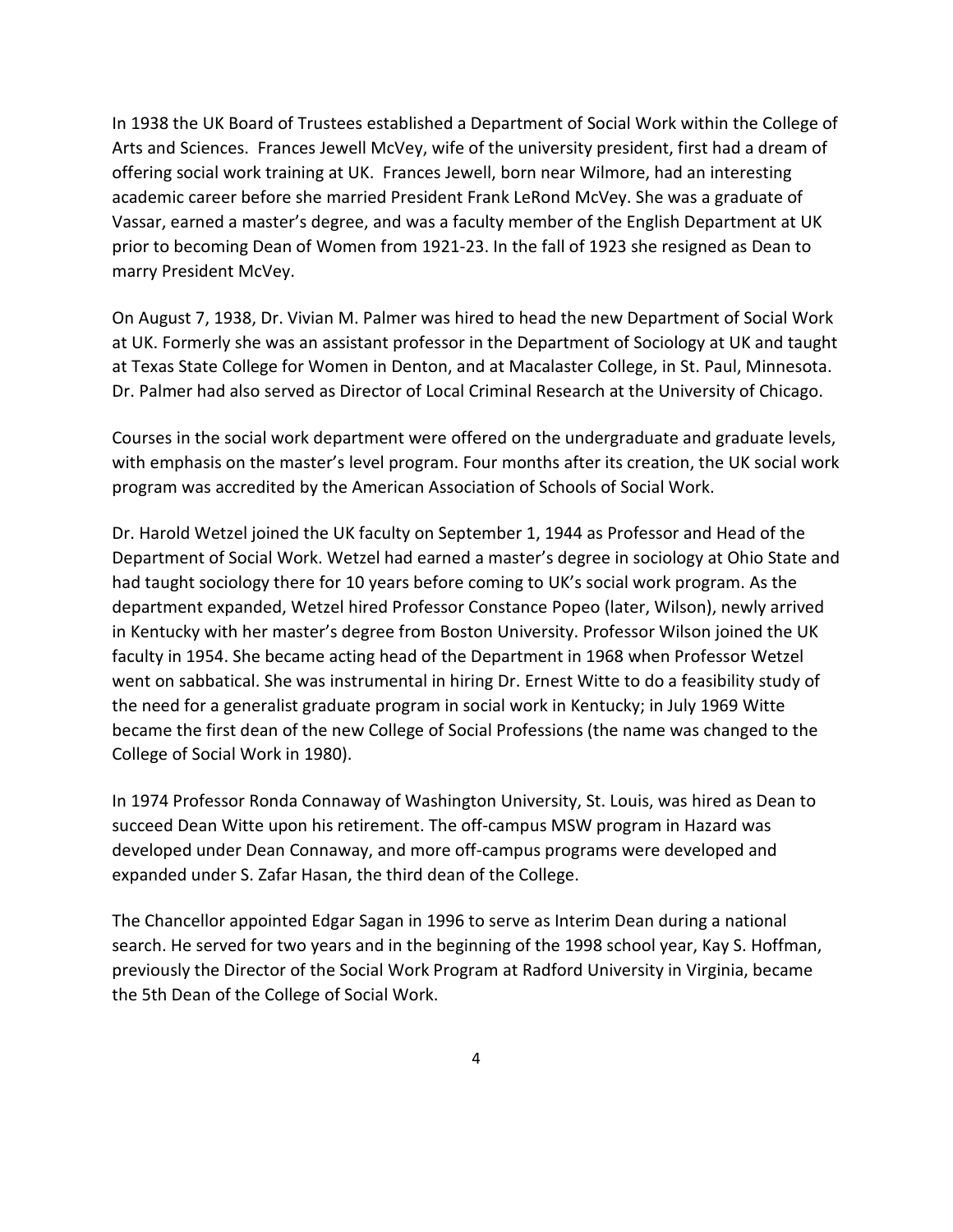Under Dean Hoffman's leadership, the College expanded its research and intellectual inquiry components with the creation of the Training Resource Center, the CATS Clinic, the Center for Violence Against Children and the Institute for Work Place Innovation, (iWin).

James P. "Ike" Adams, Jr. joined the College of Social Work in 2009 as the 6th Dean of the College. He previously served as Dean of the School of Social Work, and Executive Assistant to the Provost and Vice President for Academic Affairs at the University of Alabama.

Dr. Ann Vail served the college as Interim Dean from Fall 2015 to Summer 2019 as well as the Director of the School of Human Environmental Sciences, and Assistant Director of Family and Consumer Sciences Extension. Dr. Vail led the college in efforts to expand donor support, research, and developing a fully online MSW program.

Dr. Justin (Jay) Miller began as Dean in July 2019 moving from a full time faculty position in the College of Social Work.

Accreditation is always an important issue in social work education. Beginning in 1938 our graduate social work program was accredited by the American Association of Schools of Social Work. Reaccreditation of both Masters in Social Work and Bachelor of Arts in Social Work programs occurred in 1980, 1987, 1994, 2002, 2009, and 2019, and the College is currently accredited through 2027.

### <span id="page-5-0"></span>Meet the Dean

Dr. Jay Miller is currently the dean of the College of Social Work at the University of Kentucky as well as the Doris Y Wilkinson Distinguished Professor in Social Work Education and Director of the UK Self-Care Lab.

Dean Miller earned his bachelor's degree in social work from Western Kentucky University. He also graduated with a master's degree in social work from Spalding University and a doctoral degree in social work from the University of Louisville.



After completing his undergraduate degree, Dean Miller worked for Kentucky's Cabinet for Health and Family Services and oversaw social service initiatives for the Department of the Army.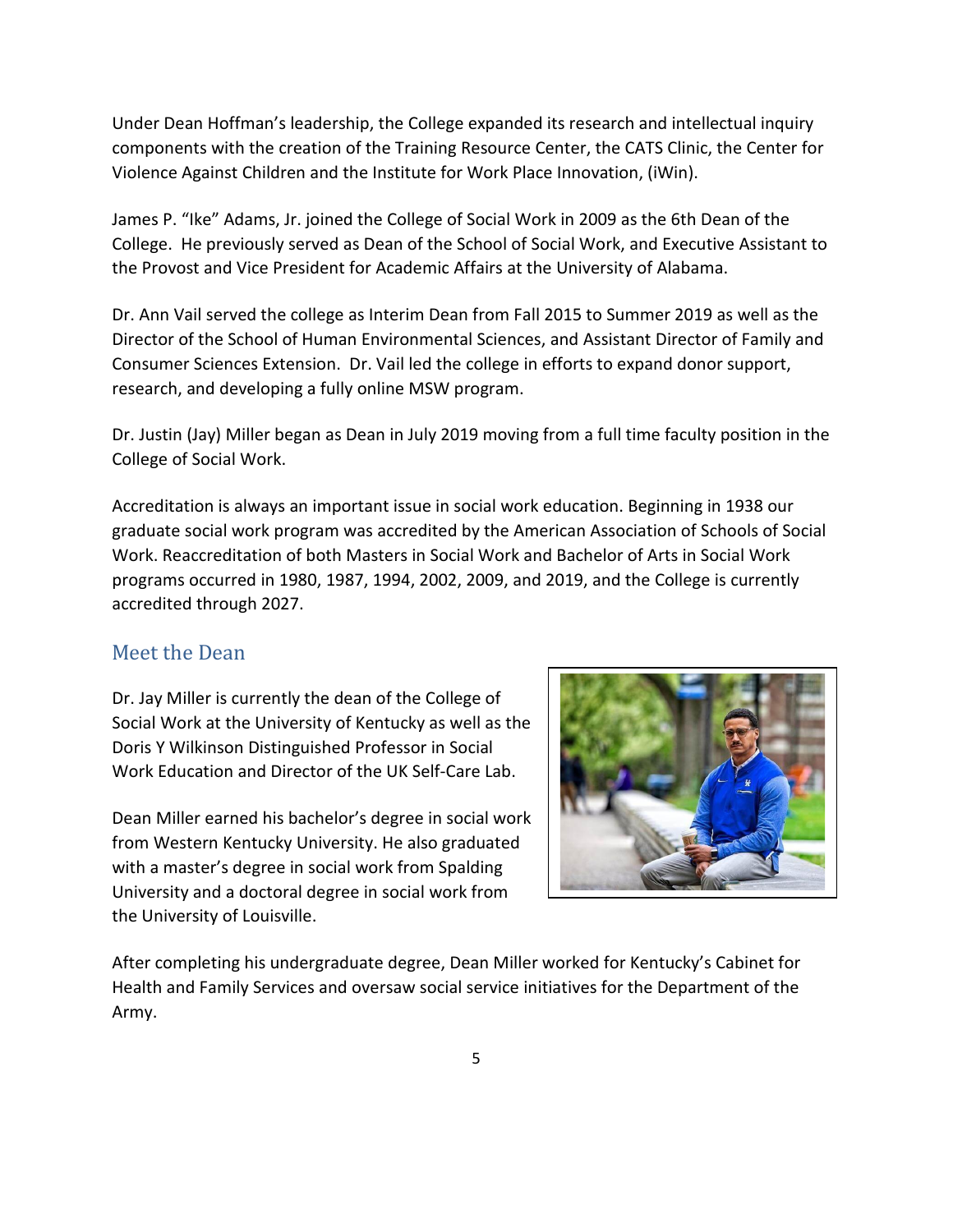Dean Miller also takes great pride in his research to determine how to best change the system. His academic interests focus on child welfare, youth involvement in juvenile systems and organizational wellness, areas in which He has published a number of research papers, books and conducted national and international presentations and lectures. He has been involved in a long line of inquiry that examines self-care among academicians and institutional factors that contribute to overall wellness.

Dr. Miller continues to be heavily engaged in foster care advocacy. He serves as president of Foster Care Alumni of America – Kentucky, where he consults and leads a myriad research projects and initiatives. Miller also serves as chairperson of the Kentucky Board of Social Work, among a host of other service endeavors.

A past recipient of the Cabinet for Health and Family Services' Paul Grannis Award, Dean Miller also is a 2014 inductee into the College of Health and Human Services Hall of Fame at Western Kentucky University. Miller recently received the 2019 Children's Bureau Champion Award for his research on addressing workforce issues. Last but not least, Dr. Miller is a proud foster and kin care alum!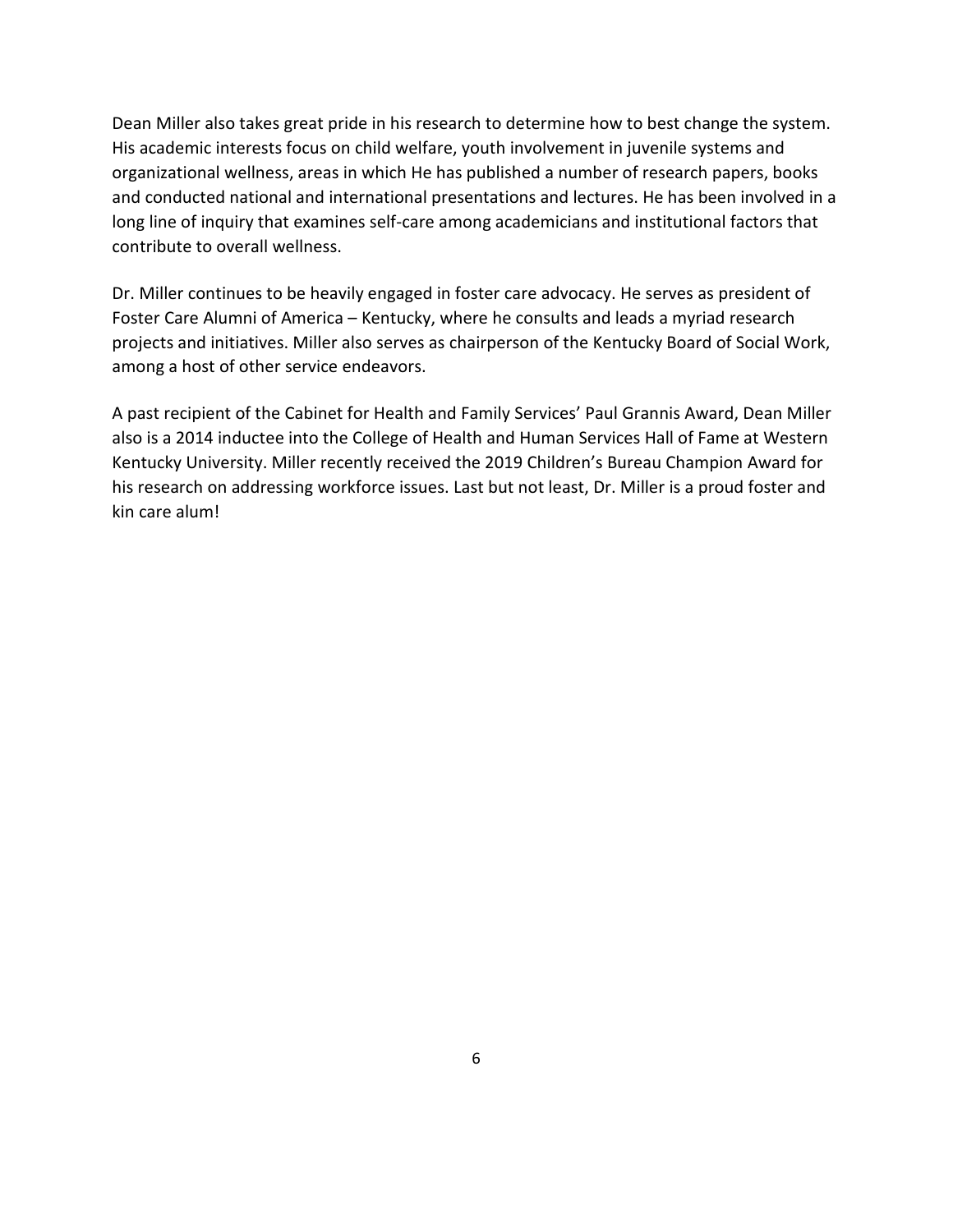# <span id="page-7-0"></span>**INSTRUCTION**

# <span id="page-7-1"></span>**Syllabi**

## <span id="page-7-2"></span>General Policies

According to University policies, every student must be provided with a syllabus during the first or second class meeting. Each part-time instructor will be provided a master syllabus that includes the necessary syllabi components; each instructor will need to update contact information and dates for the course schedule. For the University's policies regarding syllabi, please visit the University's Academic Ombud Services website at <https://www.uky.edu/ombud/faculty-responsibilities> . You may contact the Academic Ombud Services office at [Ombud@uky.edu](mailto:Ombud@uky.edu) or 859-257-3737.

# <span id="page-7-3"></span>Construction Guidelines

Each syllabus should contain the following information:

- **Course title** and university course identifier (e.g., SW 400 -001).
- **Location** of classroom, days and hours the class meets.
- Your **name**, office location, office hours, phone number and e-mail address.
- **Course description** (this comes straight out of the University Bulletin).
- **Student Learning Outcomes / Course objectives** (these are common objectives across all sections of the course) should conform with those found in the master syllabus.
- **Texts required.**
- Explanation of **assignments** required; their dates as well as scheduled tests.
- **Policies** on attendance, tardiness, and late assignments.
- Explanation as to how **overall grades** will be computed (e.g., tests= 65%, assignments = 25%, attendance/participation = 10%).
- **Grading Scale** (e.g., 90 to 100 = A)
- **Protocol handling student concerns/issues (please see below for details)**

When constructing the syllabus, the course description should be used from either the University of Kentucky Bulletin or from the master syllabus. Similarly, the course objectives or outcomes come straight from the master syllabus. **You must not modify or revise the course description or course objectives or signature assignments**. **You may not delete objectives you do not want**. These represent the essence of the class that you have been contracted to teach.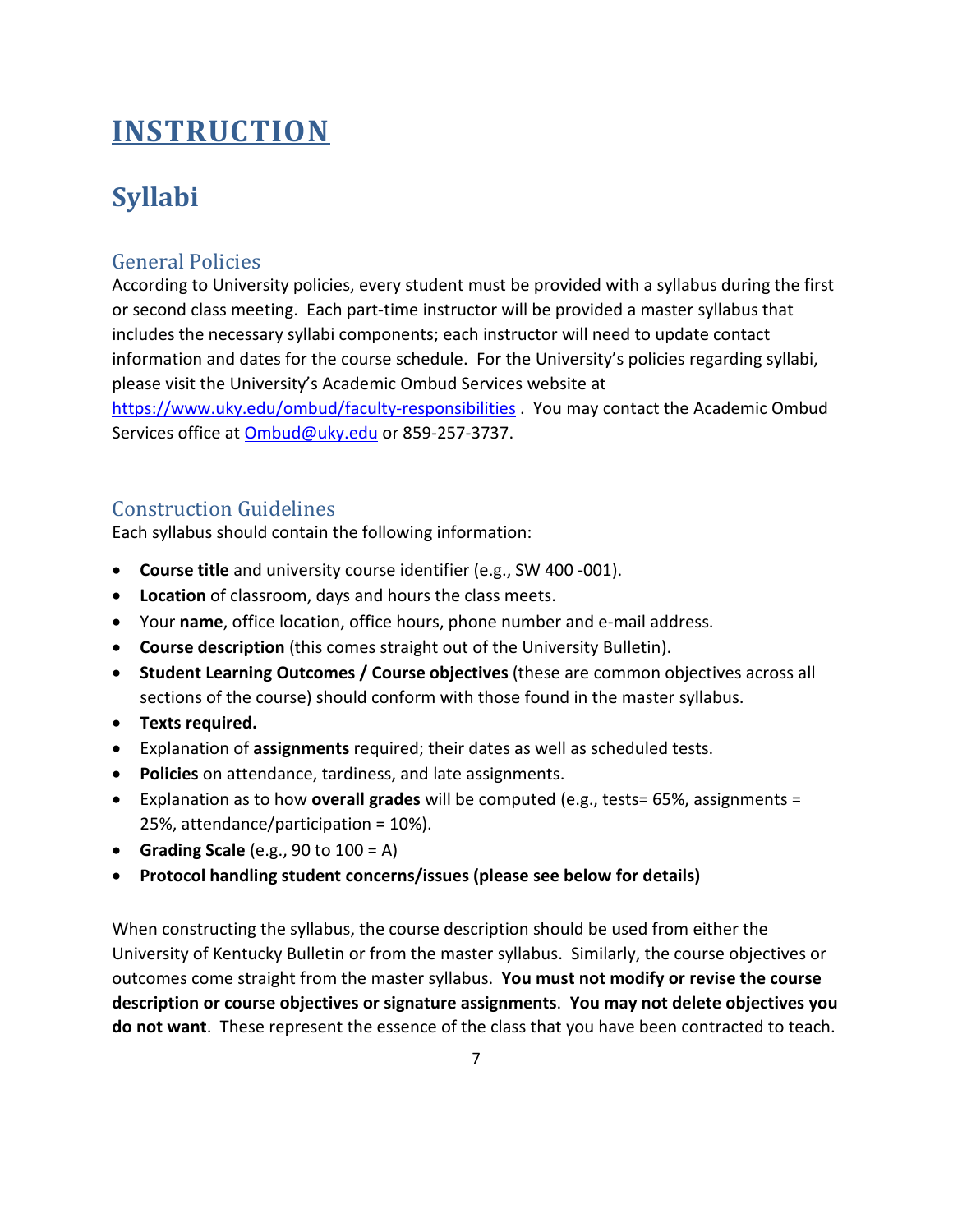If you do not agree with either the existing course description or objectives/outcomes, discuss this right away with the Associate Dean for Academic and Student Affairs, Dr. Kalea Benner [\(kaleabenner@uky.edu](mailto:kaleabenner@uky.edu) ).

Additionally, a course schedule of topics and readings to be discussed week-by-week or for each class meeting should be included to help students plan their reading and assignments. The syllabus can contain any other information about your pet peeves (e.g., missed tests, eating in class, use of cell phones in the classroom, etc.) that a student might not hear if he or she was absent from the first class.

Because the University views the syllabus as a contract between instructor and student, departing from the syllabus after it has been distributed is generally not permitted by the University. In general, no changes, including assignment and exam dates, may be made to the syllabus once distributed to the students except for mistakes. Whenever students appeal a grade, the syllabus is the reference point for discussion. Prepare it well. If you have questions regarding these matters, please visit the University's Academic Ombudsman information related to syllabi at<https://www.uky.edu/ombud/course-syllabus> and/or contact the College of Social Work's Associate Dean for Academic and Student Affairs Dr. Kalea Benner [\(kaleabenner@uky.edu](mailto:kaleabenner@uky.edu) ).

# <span id="page-8-0"></span>Protocol Handling of Student Concerns/Issues

Please add language in your syllabus as follows:

Students needing to voice or address issues or concerns related to their successful understanding and completion of course assignments should complete the following steps and proceed to the next level only if the issue is not adequately addressed or resolved.

Step 1: Contact the course instructor. Step 2: Contact the program advisor (BASW, MSW, PhD or Field Education program depending on the course).

Step 3: Contact the program director (BASW, MSW, PhD or Field Education program). Step 4: Contact the Associate Dean for Academic and Student Affairs. Step 5: Contact the Dean.

Step 6: Contact the Academic Ombud.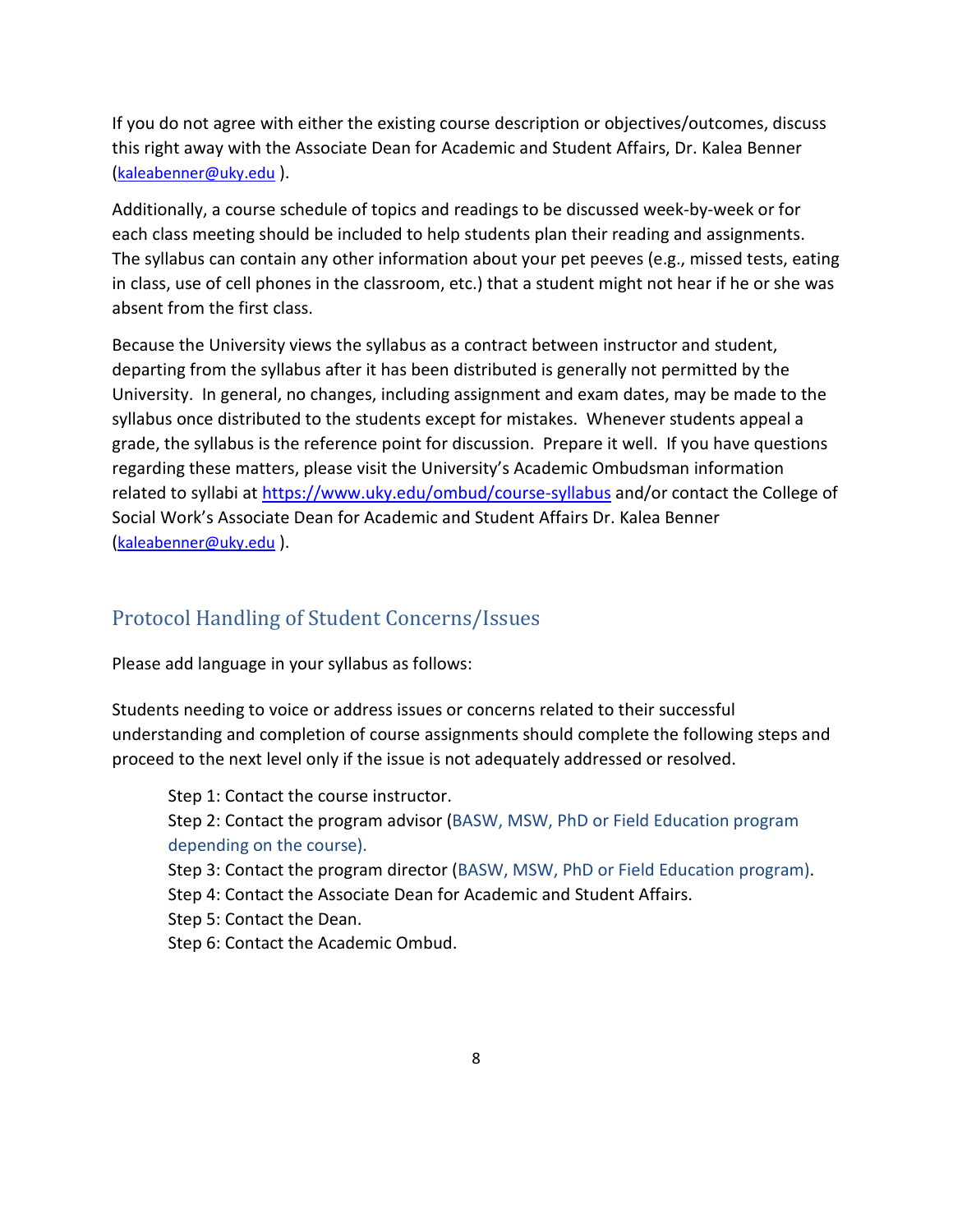# <span id="page-9-0"></span>**Classes**

### <span id="page-9-1"></span>Class Cancelation and Severe Weather

According to the University's Academic Ombud Services office website at <https://www.uky.edu/ombud/class-cancelations> please note the following University policies:

*Faculty are required to meet classes as scheduled in accordance with University regulations. (Absences caused by illness or emergencies are clearly excusable; absence owing to attendance at scholarly meetings, occasional professional service, pedagogical experimentation, and the like, are exceptions which should be approved by the department chair and, where appropriate, substitution or rescheduling should be arranged. For the complete Senate Rule see S.R. 7.2.2 (paragraph 3).*

No one is going to object if you occasionally let class out ten minutes early, or if you dismiss class when the streets are becoming icy and you fear for the safety of your students and yourself. It is the instructor's responsibility to see that 50 minutes of instruction are provided for each credit hour.

Do not expect the University to close if there is threat of a snowfall. The University hardly ever closes because of bad weather. The University will normally make official announcements via email concerning any weather related school closings or delays. If the University has not made any official announcements and the weather is inclement or is threatening to be inclement, you are welcome to consult with the Associate Dean for Academic and Student Affairs, Dr. Kalea Benner [\(kaleabenner@uky.edu](mailto:kaleabenner@uky.edu)). If you are teaching off-campus and trying to decide whether to cancel classes in Morehead, Ashland, or Hazard, it is a good idea to check with the state police post or contact the program coordinators for the off campus sites to see if they have any helpful information or guidance. For Morehead, you can contact Sheila Miracle [sheila.miracle@uky.edu](mailto:sheila.miracle@uky.edu) (606-783-2409) and for Hazard, you can contact Melissa Slone [melissa.slone@uky.edu](mailto:melissa.slone@uky.edu) (1-800-851-7512 ext 83523). Whether you and your students can make it safely to class and back home again should be the major decision. Thus, a light dusting of snow probably is not enough of a reason to cancel class but freezing rain would be.

Off-campus instructors should notify students to check their email prior to traveling to class during the threat of inclement weather or create a phone-tree so that they can call one or two students who can then call their classmates in the event of a last-minute cancellation or when some difficulty is experienced while traveling to the distant campus (e.g., flat tire).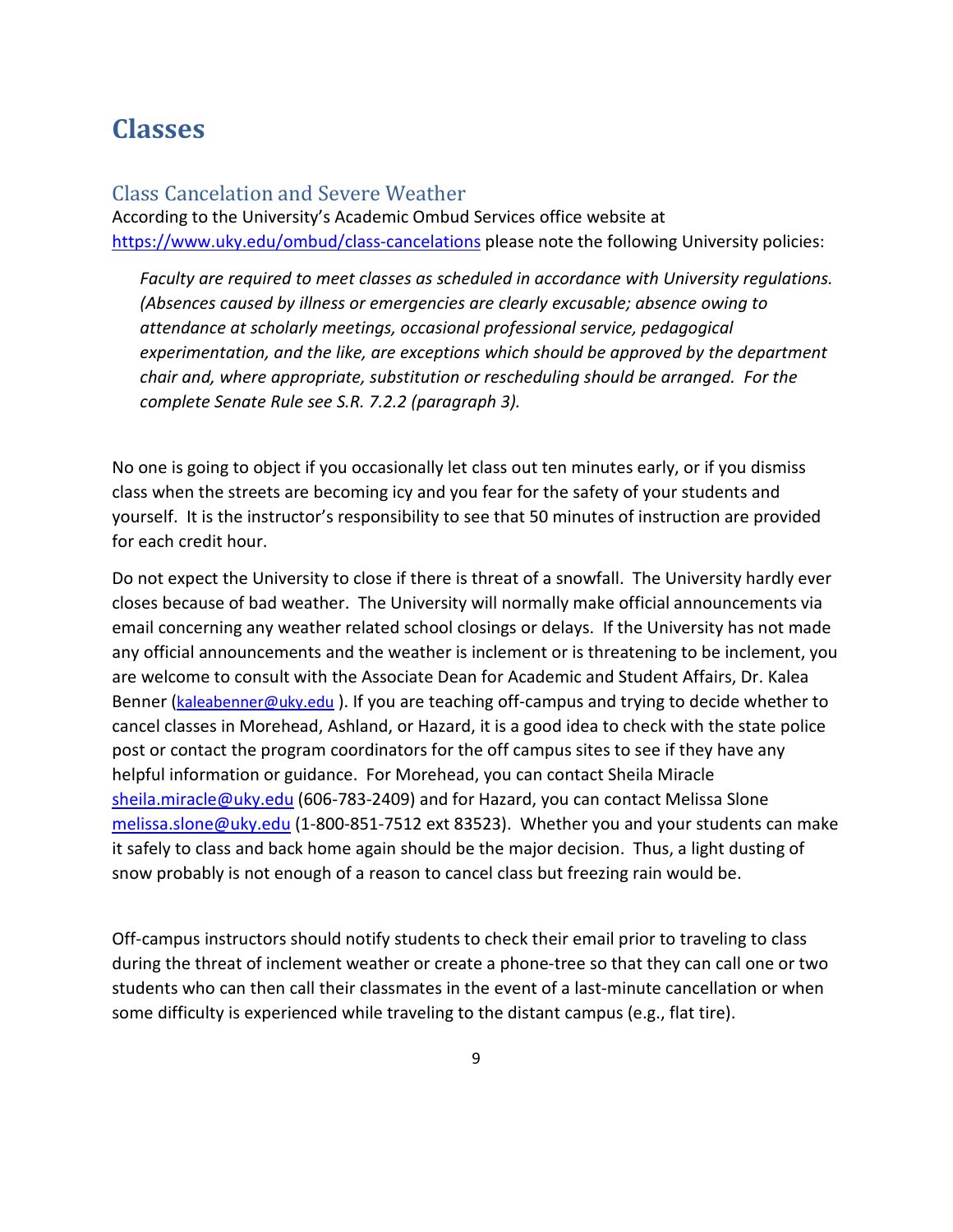## <span id="page-10-0"></span>Classroom Assignments

Room assignments are made by the UK Registrar's office; they are not made by the College of Social Work personnel. However, should you have a *compelling reason* to request a change (e.g., the room is too small for the number of students), please contact Ray Dowd [\(rdowd0@uky.edu\)](mailto:rdowd0@uky.edu) who will be happy to contact the Registrar's office to request another classroom location.

Similarly, you must not change the day or time that a class is scheduled to meet without obtaining permission from program directors to do so. Part-time instructors who change the times or days of scheduled meetings without approval run the risk of not having their contracts renewed.

Note: Room 645 in the Patterson Office Tower is not to be used for routine class meetings. Exceptions will be made only in case of hardship. Requests should be sent to Ray Dowd [rdowd0@uky.edu,](mailto:rdowd0@uky.edu) who will work with Leigh Oakley, the Dean's Administrative Services Assistant, for Dean approval.

### <span id="page-10-1"></span>"Dead" Week

According to the University's Academic Ombud Services website at <https://www.uky.edu/ombud/dead-week> the University policies related to "Dead" Week include the following information.

- $\circ$  The last week of a regular semester and the last three days of a summer session is called "dead week." NO exams are allowed during Dead Week. Below is a summary of the Dead Week policy. For the complete Senate Rule pertaining to Dead Week, [see S.R. 5.2.4.6.](http://www.uky.edu/universitysenate/sites/www.uky.edu.universitysenate/files/Dead_Week_Proposal%20SC%204-6-09.pdf)
- o Note that Dead Week rules apply only to undergraduate students.
- $\circ$  There are some course restrictions related to Dead Week. Below is a brief list of what is and is not allowed during Dead Week:
- o Allowed during dead week:
	- 1. Projects, lab practicals, paper presentations, and oral/listening exams if they are scheduled in the syllabus and the course does not have a final exam. A course with a lab component may schedule the lab practical of the course during Dead Week if the lab portion does not also require a Final Examination during finals week.
	- 2. Make up exams and quizzes.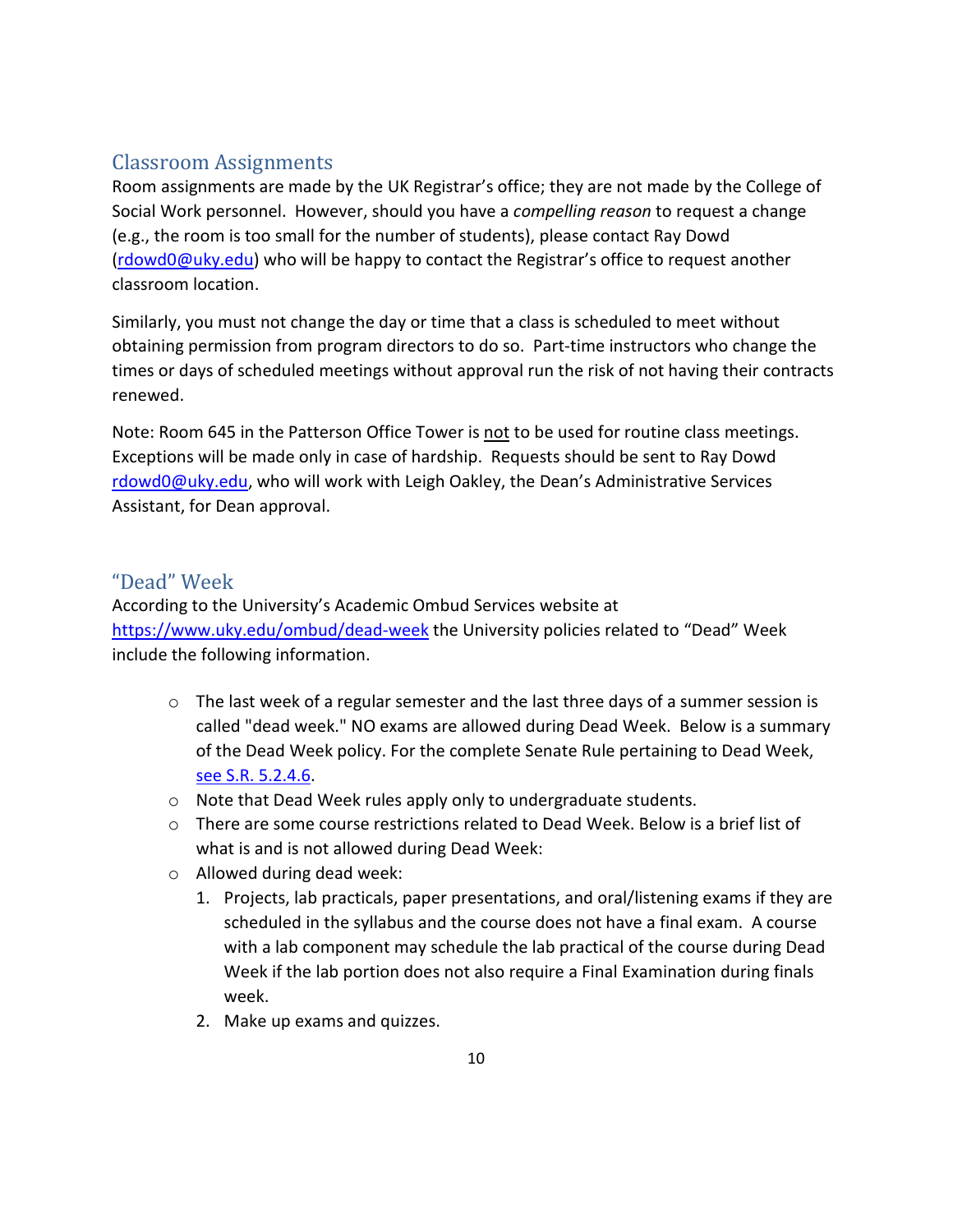- 3. Class participation and attendance grades.
- 4. Regularly scheduled graded homework that was announced in the class syllabus.
- o **Not allowed** during dead week:
	- 1. Papers, written examinations, quizzes, or final examinations.
	- 2. "Take Home" final examinations cannot be due before the regular scheduled final exam period.

## <span id="page-11-0"></span>Exam Week

The official policy of the University of Kentucky is that **all** final exams must be administered during exam week. No tests should be administered during the last week of class (known as "Dead Week"). This period of time affords students the opportunity to review and prepare for their exams. All faculty are expected to abide by University policy–including those teaching offcampus.

# <span id="page-11-1"></span>Independent Study Classes

The College's official policy is to discourage students who want to take Independent Study classes with part-time faculty instructors. Part-time faculty instructors generally are not paid for Independent Study Classes. The college offers SW 395 Independent Study for undergraduate students and SW 780 for graduate students which are usually facilitated by faculty.

# <span id="page-11-2"></span>**Grading and Feedback**

# <span id="page-11-3"></span>Returning Grades and Providing Feedback

The College of Social Work expects instructors to complete student grading and provide student feedback for assignments in a timely manner. While some grading (i.e., signature assignments) may take a week or so, student questions should always be addressed quickly so as to facilitate student success. Accessibility to part-time instructors is a common concern for students and can be easily minimized by checking email frequently and responding in a timely manner.

# <span id="page-11-4"></span>Mid-Term and Final Grade Reporting

Modified class rolls will be sent to you for mid-term grades (if you are teaching undergraduate students) and for final grades for all students. These "modified" class rolls include a column for grade entries. Details concerning the completion of grades are provided by Ray Dowd in a timely manner during the semester.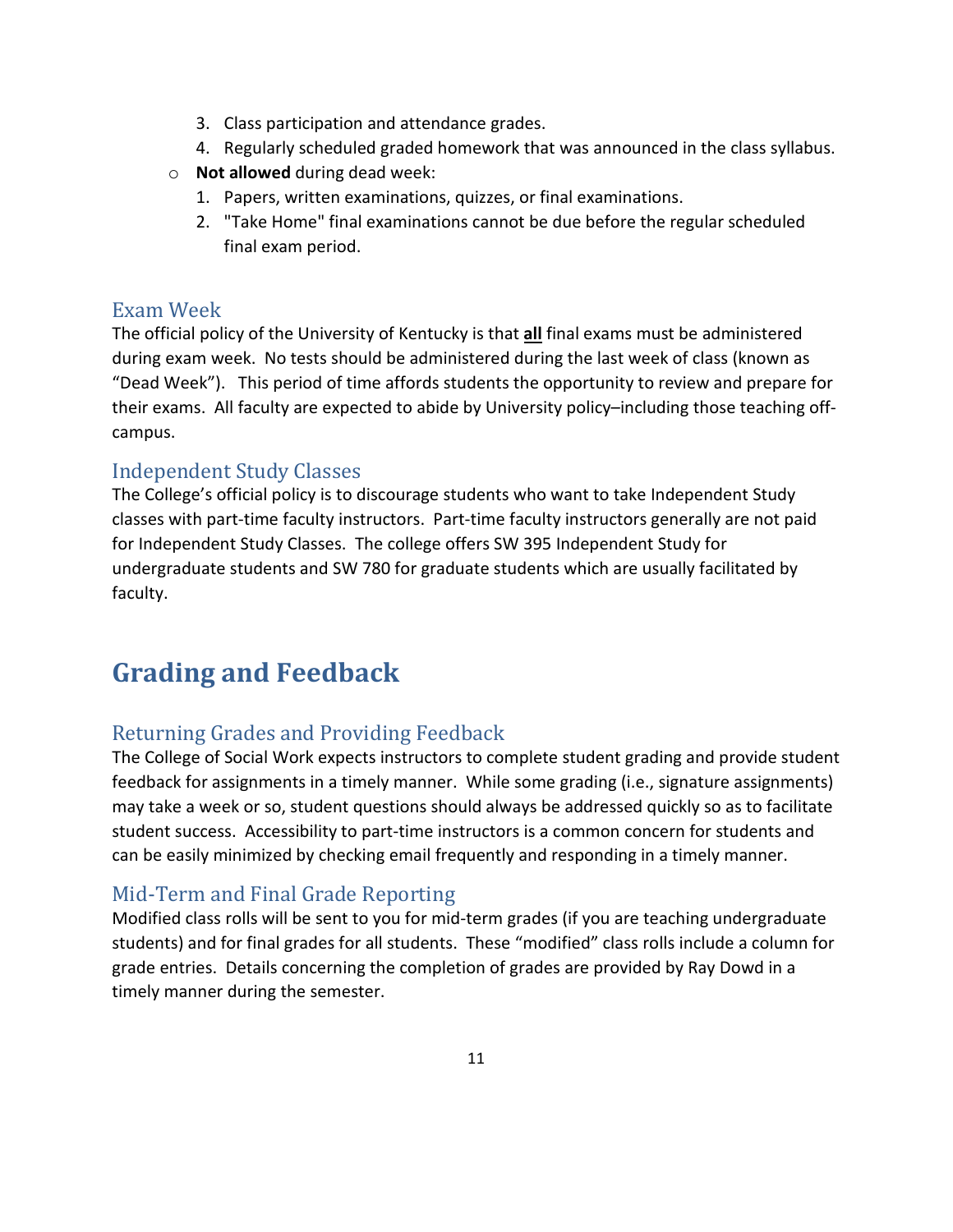Please make sure to submit your grades by the designated deadline dates provided by Ray Dowd. When grades are not turned in by the deadline, students and program directors become understandably concerned. Keep a duplicate copy of your grades, and double check your computations in order to prevent possible mistakes.

Once grades have been submitted and processed by the college and university, students will be able to access their grades via their myUK online account.

### <span id="page-12-0"></span>Mid-term Feedback

The University requires mid-term grades be submitted for undergraduate students--(mid-term grades are not required for graduate students.) You must employ grade producing activities (such as assignments, quizzes, tests, etc.) *before* the mid-term--returning the grades promptly to the students--so that students and student advisors can plan for remediation if needed. For example, many students would rather withdraw than to fail a course. The midterm date for each semester can be found in the Academic Calendar.

Mid-term feedback is also beneficial to graduate students. Students should not be greatly surprised by the grade they receive at the end of the term. Because students may not pay close attention to the syllabus, it is possible that they can mistake a great performance on a minor assignment as canceling out a dismal performance on a major exam. Providing mid-term feedback can assist students plan for remediation including seeking help from the Writing Center, etc.

### <span id="page-12-1"></span>Incomplete Grades

The "I" or Incomplete grading option should be used only when there is a reasonable expectation that the student can pass the course. Generally, an Incomplete is given when there are extenuating events such as surgery, auto accidents, birth of children, and so forth that prevent the student from fulfilling his or her classroom obligations. An "I" grade should not be assigned simply because a student has fallen behind and desires another week or two to write a better paper–that would be unfair to the other students.

All Incompletes must be accompanied by a form (obtained from the College of Social Work from Katie Wilder for undergraduate students and from Steven Adkins for graduate students) signed by you and the student which describes the remaining work required and the time frame for completion of this work. File one copy with the College of Social Work (for undergraduate students, please file with Katie Wilder and with graduate students, please file with Steven Adkins), keep a copy for yourself, and make sure the student keeps one so that there is no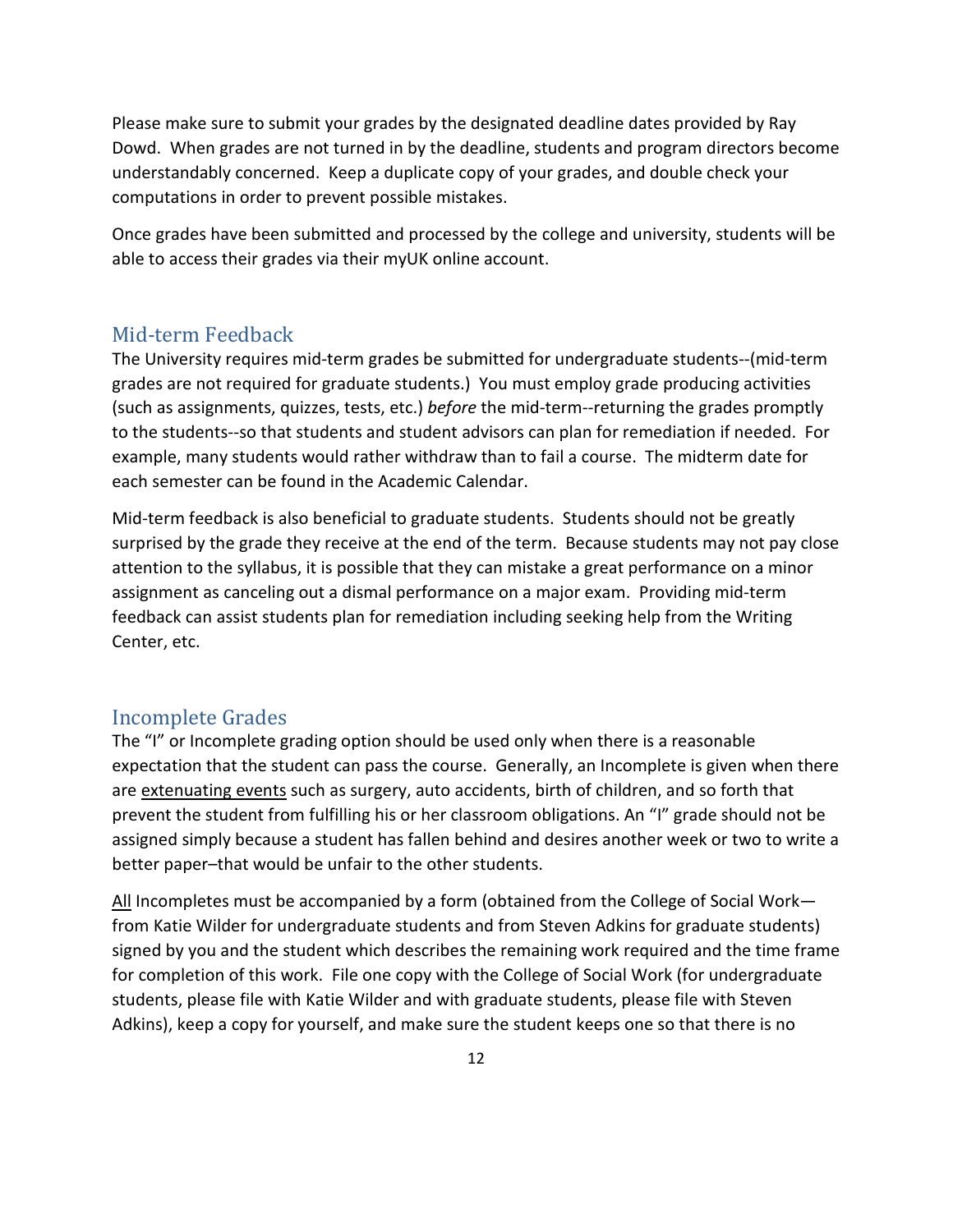misunderstanding later. It is the instructor's responsibility to secure all signatures and see that the form is filed with the College.

If a student does not complete the work that was contracted, the "I" will revert automatically to an "E" on its one-year anniversary date.

# <span id="page-13-0"></span>Changing Grades

Expect students to exert pressure on you to change B's to A's and C's to B's. The best way to prevent teary appeals and phone calls after the semester has ended is to:

- 1. Provide timely feedback to students on all their graded work.
- 2. Explain in your syllabus and orally exactly how final grades will be computed.
- 3. Double-check all calculations and grading schemes.
- 4. It's ok to round up; an 89.73 can become a 90%; do not split hairs and compute grades out to 17 decimal places to try and avoid giving a student a higher grade.
- 5. Be able to defend every grading practice and all the grades you assign.
- 6. Develop clear criteria in grading rubrics for each letter grade.

When a student challenges a final grade, some faculty have found it helpful to have them present their calculations in writing–that often helps to remove some of the emotional content around what they thought was "deserved."

If you do make a mistake in your calculations, which requires a grade to be changed, ask either Ray Dow[d rdowd0@uky.edu](mailto:rdowd0@uky.edu) or Lynn Wallace [\(blwall1@uky.edu\)](mailto:blwall1@uky.edu) for assistance. Ray and/or Lynn will need to submit the grade change online to the Registrar's office. Please be advised that any request to change the grade of a student must be accompanied by a written request from the faculty member.

# <span id="page-13-1"></span>Grading Requirement Related to Canvas

According to College of Social Work policy, all hybrid and online classes must have student grades entered into Canvas. This allows students access to their grades on a routine basis throughout the semester and also promotes grading consistency and rigor by allowing programdirector oversight.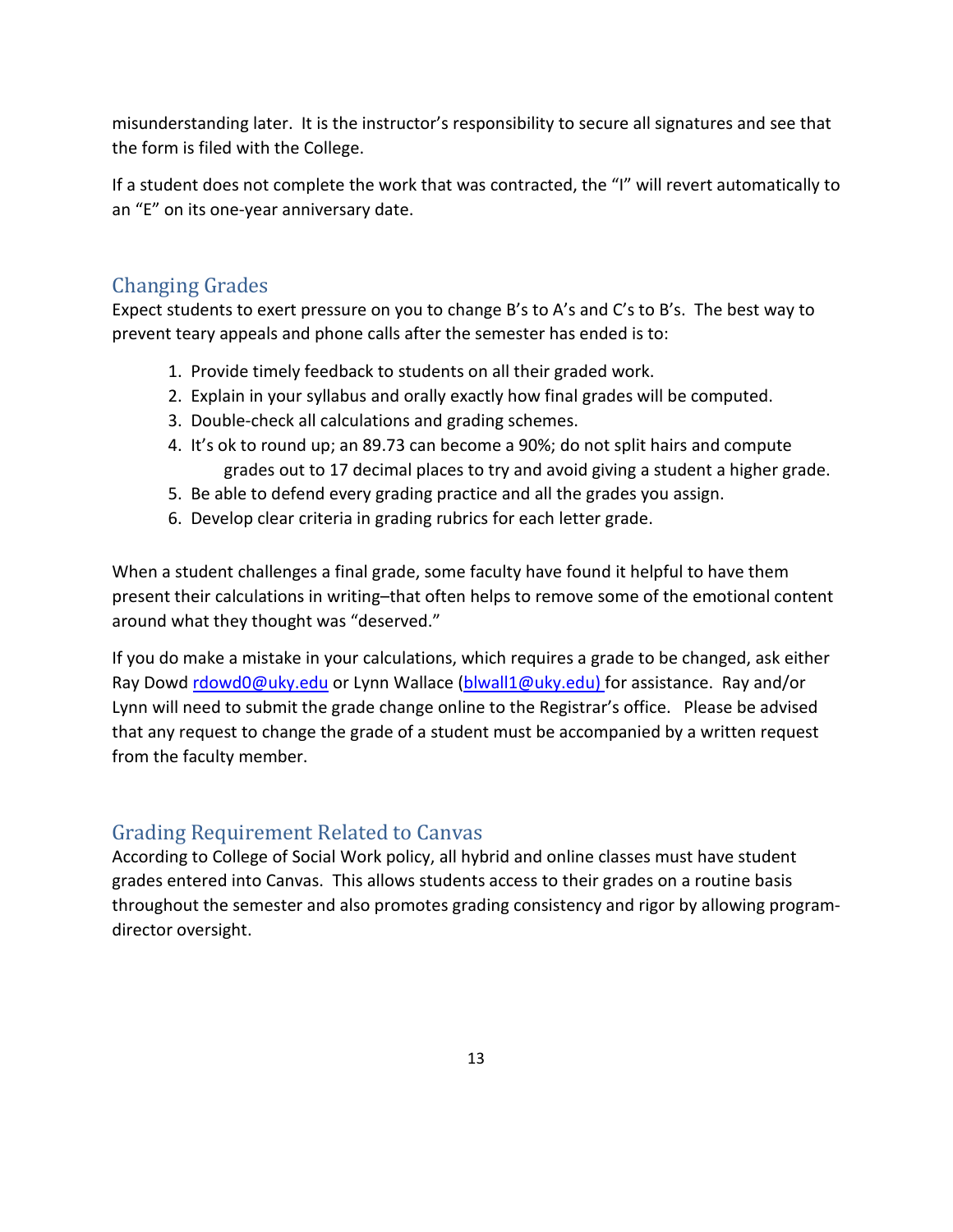# <span id="page-14-0"></span>Helpful Suggestions for Grading

Grading often presents a major dilemma. We want to be liked by our students but know that being too tough of a grader may significantly reduce our popularity. The easy way, the copout, is to give every student (or just about every student) an "A." However, such an approach is problematic and suggests one or more of the following: 1) the instructor is not challenging the class sufficiently or setting expectations high enough, 2) the instructor is not able to discriminate between true excellence and fair to middling work, 3) the instructor is not using objective methods of evaluating the students' work, or 4) the instructor is more concerned with his or her popularity than with academic integrity.

Obviously, there are professional standards that faculty need to uphold. It is much more important that our students learn to think, to write, to research, and to present themselves well as social workers than it is to have students like us. An instructor doesn't have to be popular to be rehired as long as he or she is a good teacher. (There is more discussion of this matter under the teacher evaluation section.) Alternatives to the four explanations for awarding too many A's are suggested below.

In terms of challenging students– graduate courses should not be a review of undergraduate material but ideally should incorporate fresh, new content that builds sequentially and logically. Students should be exposed to the exchange of perspectives; they should learn key theories, how to both apply these as well as how to evaluate them. If students aren't spending at least 5 to 6 hours a week out of class every week preparing assignments, reading, and so forth, then not enough is being asked of them. Don't hesitate to send them to the library. Expect more rather than less of your students.

When requiring written assignments, grade for spelling and punctuation, clarity of ideas, presentation, and appearance of the document as well as content. Also, change the assignments from time to time so that "A" papers from previous semesters can't be passed down from one friend to another like some favorite heirloom.

There is absolutely no reason for a student to receive all A's and B's just because that student is enrolled in a graduate class. Grades should be commensurate with the student's performance. Instructors who give all A's may need to rethink the assignments being required or their discernment/evaluation process. When there is no grade variance within the class, the instructor probably is not challenging the students enough.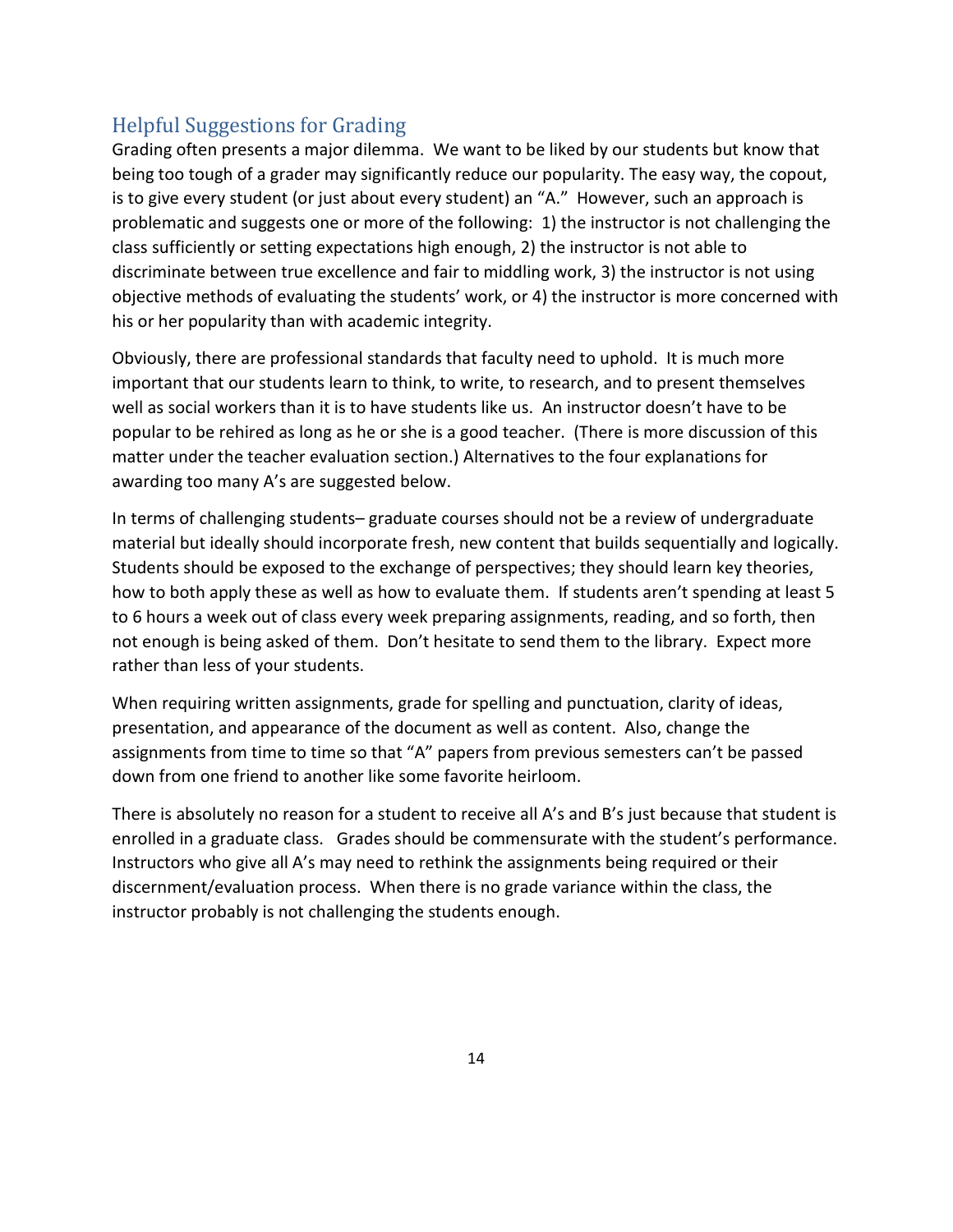# <span id="page-15-0"></span>**Instructor Guidelines**

### <span id="page-15-1"></span>Timeliness in Addressing Student Concerns

The College of Social Work expects all instructors to respond to student questions and concerns within a reasonable timeframe. A "reasonable" timeframe is defined by the College of Social Work as 48 hours or two working days. Exceptions to this policy must be approved by the Associate Dean for Academic and Student Affairs, Dr. Kalea Benner [\(kaleabenner@uky.edu](mailto:kaleabenner@uky.edu) )..

### <span id="page-15-2"></span>Professional Conduct/ Self-Disclosure/Absences

Students are curious about you, their instructor. They may want to know whether you are single or in relationship with someone–whether you are gay or straight, Protestant or Catholic, and so forth. Choose carefully what you reveal about your personal life. For instance, it's probably not a good idea, if you are a brand new instructor, to reveal that you don't *really* know anything about research or that you have never taught research before. If you feel insecure, the class will pick up on this. Show that you are competent, enthusiastic, and caring, and interested in the topic. Challenge them to read and think creatively about the material –even if you feel that you aren't an "expert" in the course you are teaching. It is assumed you will not be late for your class.

### <span id="page-15-3"></span>How Much Time Should Students Study?

The general rule of thumb (sometimes called the Carnegie Unit) is that students should spend two hours of study time (reading or doing assignments, etc.) for each hour spent in class. In other words, students enrolled in a 3-hour course should be spending 6 hours outside of class each week in learning course material.

#### <span id="page-15-4"></span>Student Absenteeism

Do not make vague statements in your syllabus like "poor attendance" will be penalized. Instead, operationalize your expectations. For instance, two unexcused absences equal a "B" for the attendance portion of the grade; three unexcused absences equal a "C"; four unexcused absences equal a "D" and so on. (See Student Rights and Responsibilities document S.R. 5.2.4.2 at [www.uky.edu/StudentAffairs/Code/](http://www.uky.edu/StudentAffairs/Code/) and/or visit the University's Office of Academic Ombud Services <https://www.uky.edu/ombud/excused-absences> for the University's list of excusable absences.)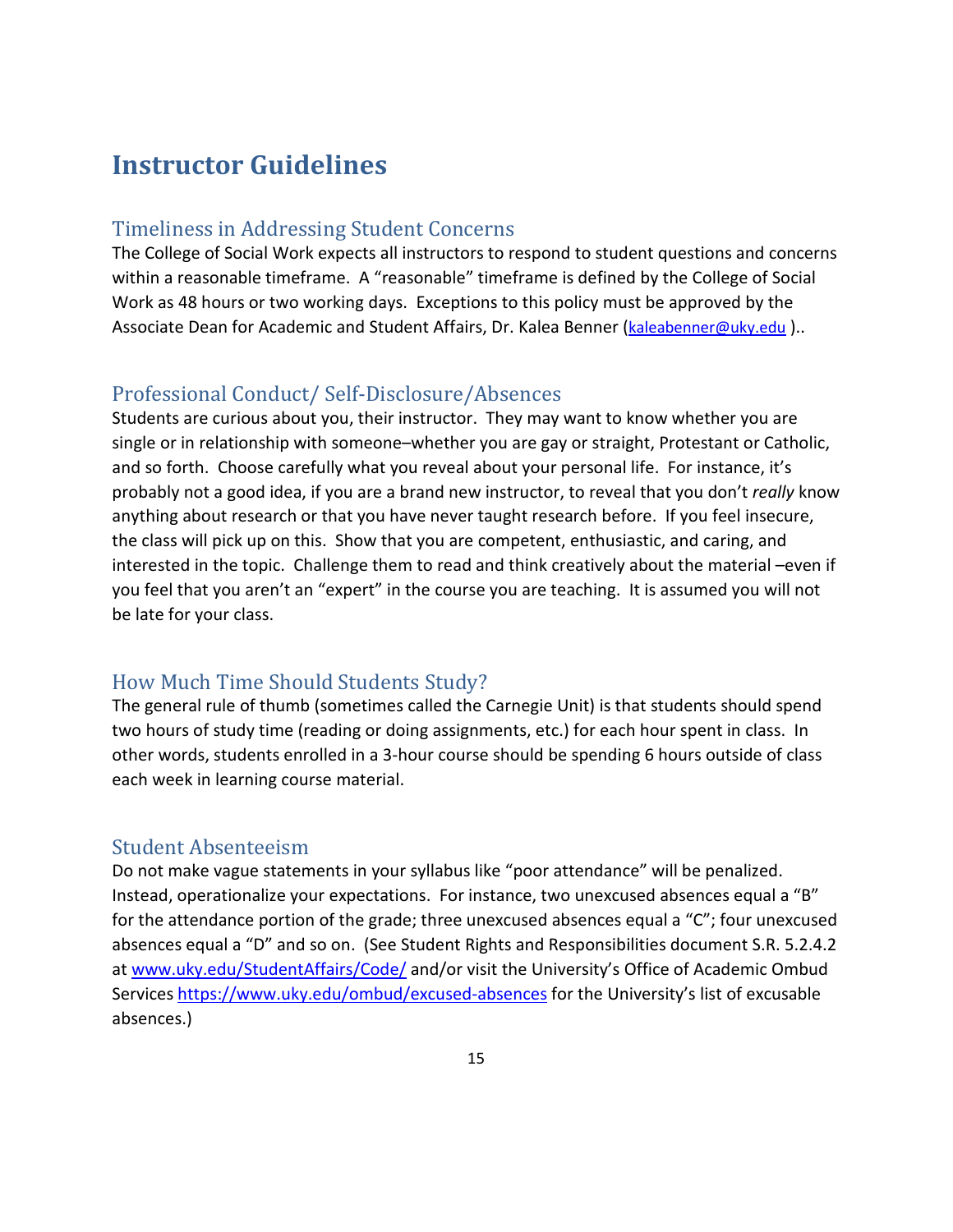Some faculty take the position that no students can pass if they miss more than a certain number of classes–regardless of test scores or other achievements. If you adopt this policy, put it in writing. The "sliding scale" approach (identified in the first paragraph) is recommended, however, over the "death blow" approach to regulating absenteeism.

If a student is able to make A's and B's on course work and assignments without going to class but then receives a failing final grade because of poor attendance, you can bet the student will challenge the grade and go to the Ombud. (If a student can earn excellent grades without attending class, one also has to wonder what the instructor contributes to the educational experience.) If your policy is in writing, the student won't have a good case. Nonetheless, these cases are nuisances that will require time to explain things to the Ombud, to talk with the student, and perhaps even to make a statement to the Appeals Board.

Building in attendance requirements is a good way to motivate students (undergraduates especially) to come to class. Make sure that you take attendance often enough to recognize students in your classroom and to know when students are absent. Learn their names. Set the right example by taking attendance every class meeting for the first month or so (even if it is simply sending around an attendance sheet to be signed). If attendance is important in the final computation of a student's grade, then you ought to monitor attendance closely.

Along this line, there ought to be penalties for turning in assignments late when students do not have excused absences. It's one thing to give a student the benefit of the doubt because he or she had to miss a class or two, and all together another thing to allow students to take extreme advantage and earn a grade that is unfair to the other students who worked hard and got their assignments in on time.

### <span id="page-16-0"></span>Adding Students after the Start of Classes

If a class is already full and an additional student requests to add it, an override into the class is required. The College will generally ask the student to secure the instructor's permission before granting an override. As an instructor, you have the right to refuse a student's request to add your class once the University's official "add" date has passed. The University posts an academic calendar online which identifies these types of important dates [http://www.uky.edu/Registrar/AcademicCalendar.htm.](http://www.uky.edu/Registrar/AcademicCalendar.htm) Off-campus students have sometimes been able to bypass the on-line registration process and get registered after the last official date posted. But again, you do not have to agree to their entering your class after the last official day for adding. The general policy of the College is to not admit students after the last official add day. Should you decide to allow a student to enter after the last official add day,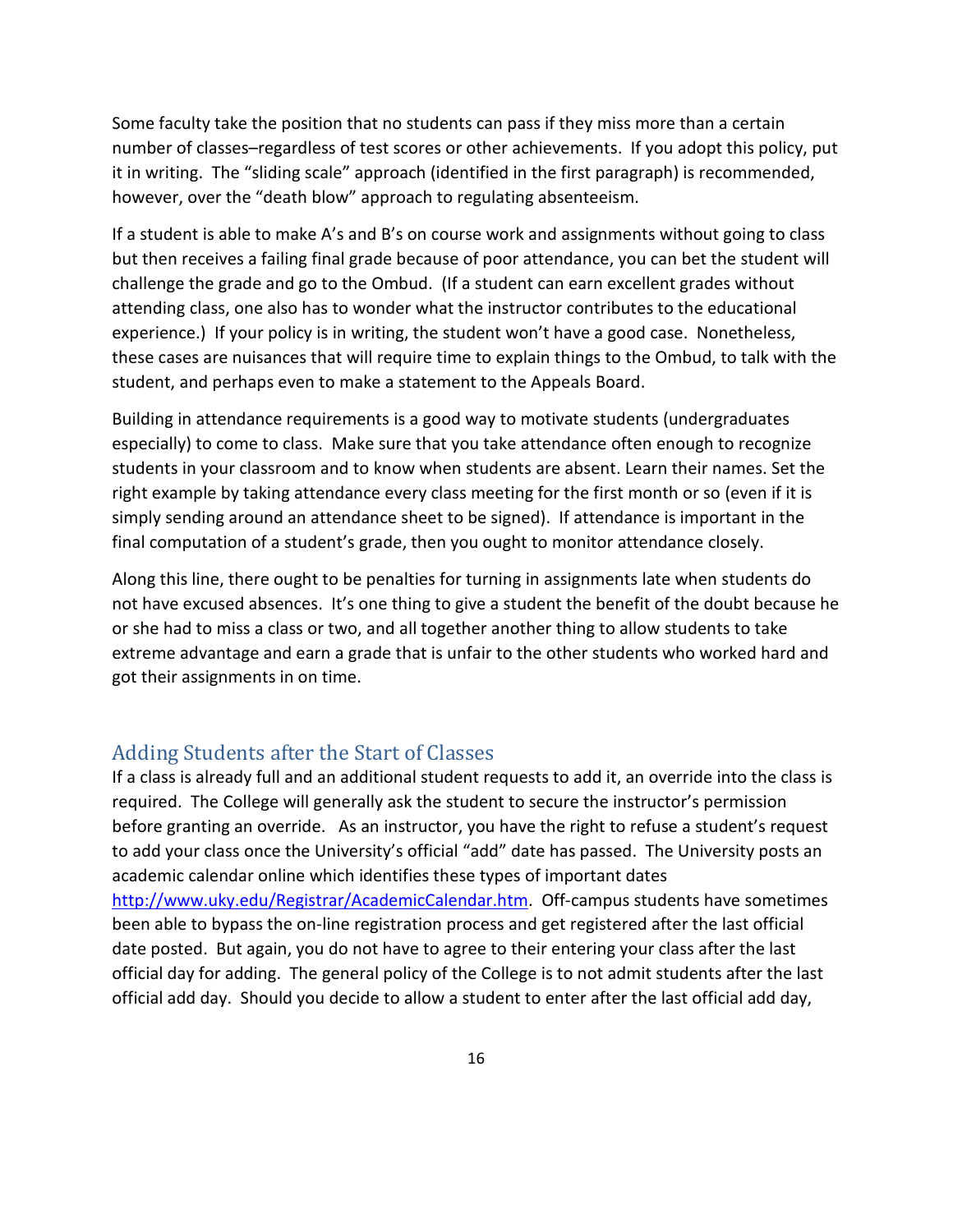then it is recommended that she or he be asked to make up the time missed with additional assignments.

# <span id="page-17-0"></span>Reasonable Accommodation

Occasionally students with learning or physical disabilities may ask for special accommodations such as taking an oral exam, taking the exam at a different time or in a different place. Every student who has been working with the Disability Resource Center should have a letter from them outlining reasonable accommodations for that student. If the student claims disabilities but does not have a letter or if you are unclear about your responsibilities, do not hesitate to call the Center at 859-257-2754 for clarification. The Disability Resource Center website is [http://www.uky.edu/DisabilityResourceCenter/.](http://www.uky.edu/DisabilityResourceCenter/)

## <span id="page-17-1"></span>Teacher/Course Evaluations

The College's policy is that each fall, spring, and summer course, will be evaluated using the University's standardized online evaluation program, eXplorance. Students registered for your class will receive emails from the University, towards the end of each term, directing them to an online site for completion and submission of a teacher/course evaluation (TCE). The University will periodically send emails to the instructor updating her or him on TCE student response rates. TCE scores and student comments will be emailed by the University to the respective instructor directly a few weeks after the end of the term. In order to make future hiring decisions, the College must have course evaluations submitted for each instructor. All instructors should remind students of the importance of completing course evaluations and request students submit the evaluation.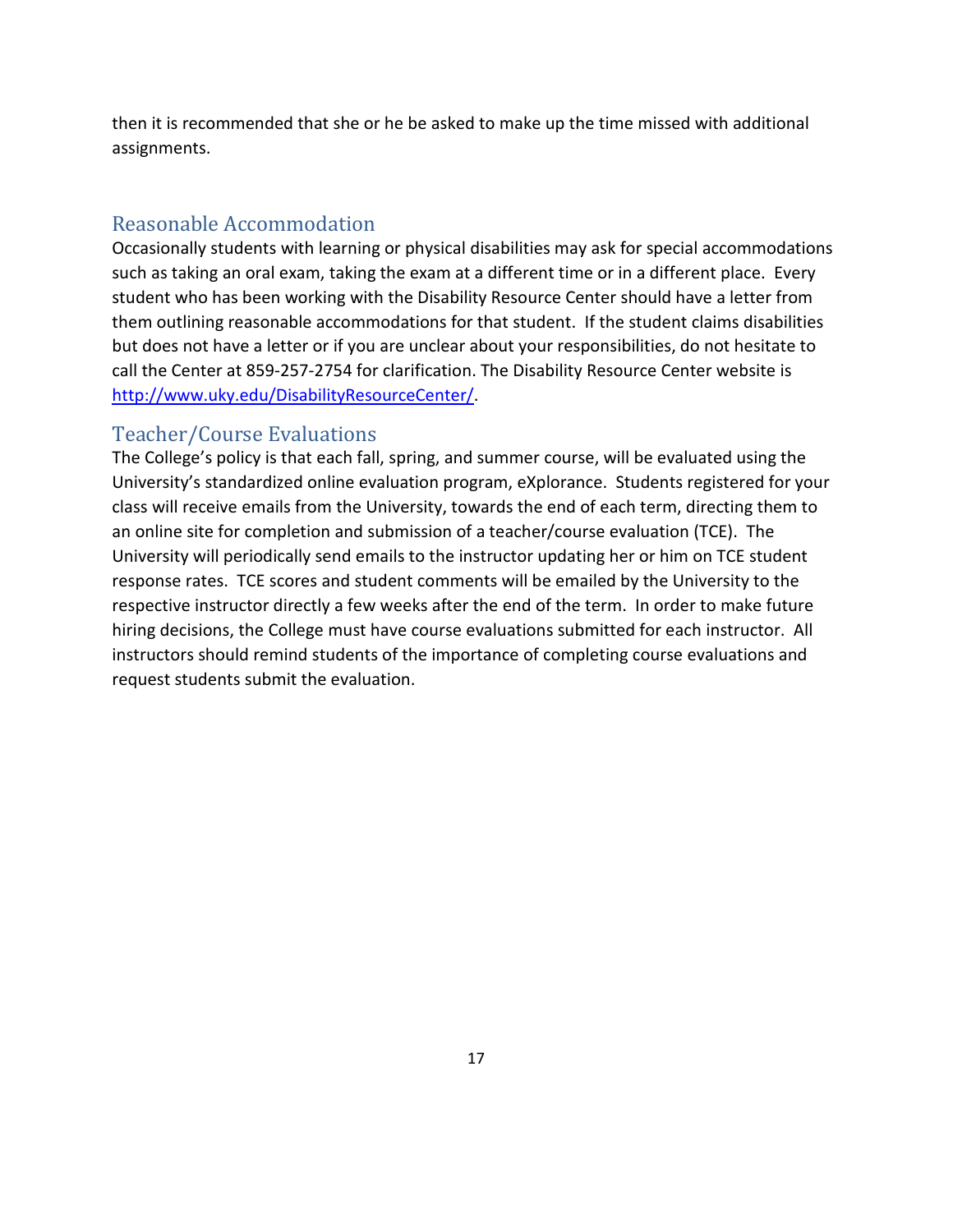# <span id="page-18-0"></span>RESOURCES

## <span id="page-18-1"></span>Go to the Web!

If you have any questions about where your class is meeting, what time, or even to confirm that you are, in fact, the instructor of record, please go to <https://myuk.uky.edu/zAPPS/CourseCatalog/Offering/> (you must be logged in first at myuk.uky.edu for this link to work).

The College of Social Work's website<https://socialwork.uky.edu/> contains news about the College as well as application forms, and links to other useful social work sites. E-mail addresses and phone numbers for faculty and staff can be under the "about us" menu. Additionally, there is a Part Time Instructor support page which offers key contacts, links and downloads here:<https://socialwork.uky.edu/part-time-instructor-support/>

Also, anxious students don't need to call you or anyone else at the end of the semester to find out what grades they earned. Routinely refer students to the webpage www.uky.edu. From there, they click on "myUK" and access their myUK online accounts. From here, students can see their grades, unofficial transcripts and other student information. To find the official UK policy regarding students' rights, rules regarding class attendance, plagiarism and cheating and so forth, refer to <http://www.uky.edu/studentconduct/code-student-conduct> The Undergraduate Bulletin can be found at<http://www.uky.edu/registrar/bulletin-course-catalog> and the [Graduate Bulletin](http://gradschool.uky.edu/graduate-school-bulletin) here.

# <span id="page-18-2"></span>Website Links

Here are a number of website links you may find useful:

- myUK: from [www.uky.edu](http://www.uky.edu/) , click on MyUK
- Class Schedule:<https://myuk.uky.edu/zAPPS/CourseCatalog/Offering/>
- UK's homepage:<http://www.uky.edu/>
- College of Social Work's homepage:<https://socialwork.uky.edu/>
- UK Registrar's homepage:<http://www.uky.edu/Registrar/> (Has important information related to the academic calendar, final examination schedules, etc.)
- Campus Maps: <http://maps.uky.edu/printablemaps/>
- UK Parking: <http://www.uky.edu/pts/>
- Academic Ombud: <http://www.uky.edu/Ombud/>
- Disability Resource Center: <http://www.uky.edu/StudentAffairs/DisabilityResourceCenter/>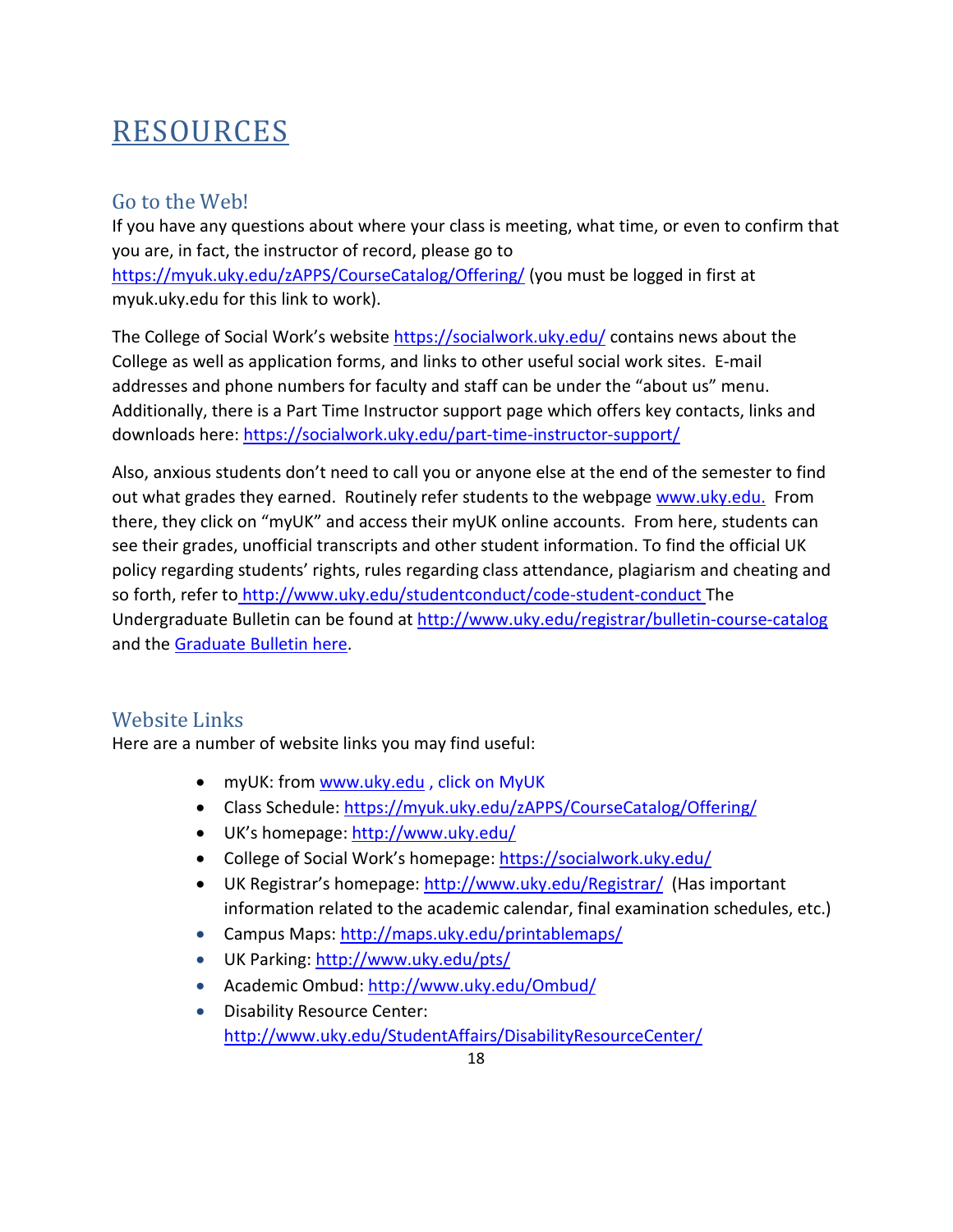- Student Code of Conduct: [www.uky.edu/StudentAffairs/Code/](http://www.uky.edu/StudentAffairs/Code/)
- Undergraduate Bulletin: <http://www.uky.edu/registrar/bulletin-course-catalog>
- Graduate School Bulletin: <http://gradschool.uky.edu/graduate-school-bulletin>
- Writing Center: <https://wrd.as.uky.edu/writing-center>
- General academic support: <https://www.uky.edu/studentacademicsupport/>

# <span id="page-19-0"></span>Class Rolls

Class rolls are sent to instructors the week prior to the start of classes and upon request thereafter. If you do not receive your class roll prior to the beginning of classes, please email Ray Dow[d rdowd0@uky.edu.](mailto:rdowd0@uky.edu)

While students from other departments or disciplines may be enrolled in our elective courses, please check your class roll/list to make sure that all of the students in required social work courses are coded SOWK. If they are POBA (post baccalaureate), please inform Sara Green [\(sarakgreen@uky.edu](mailto:sarakgreen@uky.edu) ) as this may indicate that a student who has not been admitted into the MSW program is taking a class reserved only for qualified applicants.

Modified class rolls will be sent to you for mid-term grades (if you are teaching undergraduate students) and for final grades for all students. These "modified" class rolls include a column for grade entries. Details concerning the completion of grades are provided through email by Ray Dowd in a timely manner during the semester.

# <span id="page-19-1"></span>Textbook Ordering

It is not your responsibility to order the texts required for your course. Textbooks are ordered several months in advance. The faculty curriculum area committees decide which texts will be used. If you need a desk copy (i.e., an instructor's copy), please contact Ray Dowd [rdowd0@uky.edu,](mailto:rdowd0@uky.edu) 859-257-3696.

The bookstore routinely orders fewer books than expected enrollment. The rationale for this is that (a) some students get books from friends, (b) some students borrow books from the library (c) some students buy books on-line, and (d) some students never buy books at all. Therefore, you can expect, at some point in your teaching career, to encounter a situation where there are not enough books for everyone. Please note that new Internet sites allow students to get books within 48 to 72 hours and these are possibly less expensive than going through local bookstores. If you wish to use course packs, please notify Ray Dowd of your intention so that he can work with the University's Bookstore to get these prepared. Course packs require permission from the publisher for each journal article or chapter you want printed. You should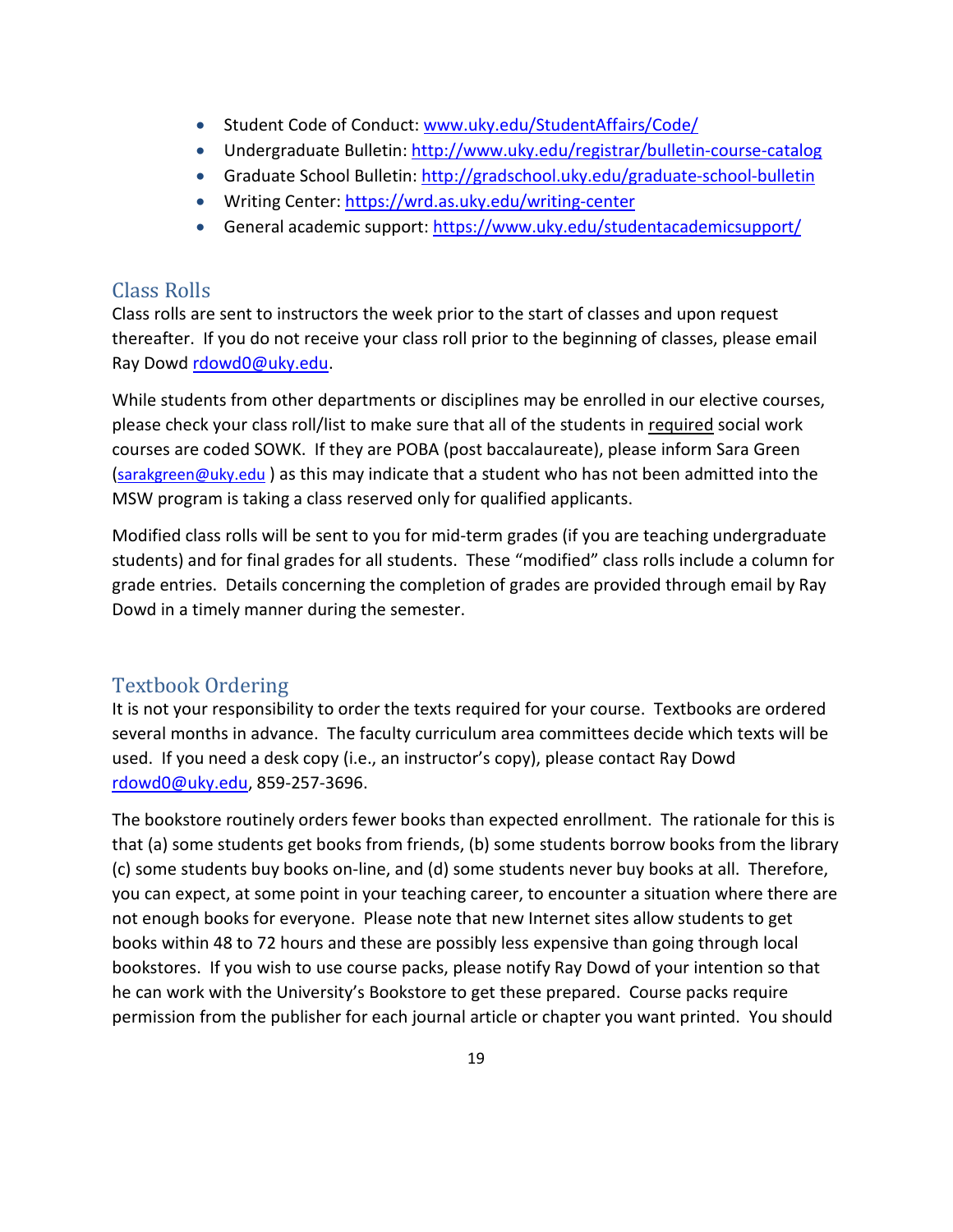plan on a minimum of six to eight weeks for all of the necessary permissions to be obtained and the materials prepared and packaged for your students.

### <span id="page-20-0"></span>Audio-Visual and other Technology Services

All UK classrooms should be equipped with "smart" classroom technologies such as wireless internet, computers with audio/visual capabilities, projection screens, etc. In order to access your classroom computer, you will need to use your UK account directory (AD) user id and password. The exception to this is for a few classrooms in Dickey Hall which require a different user id and password that is clearly labeled on the computer in the Dickey Hall classroom. Or, you can contact Dickey Hall's audio/visual (AV) office for assistance at 257-7967. You can contact the following AV folks if you encounter problems with the equipment in your classrooms.

| Dickey Hall and Taylor Education  257-7967 |  |
|--------------------------------------------|--|
| Chemistry-Physics Building 323-6455        |  |
|                                            |  |
| Funkhouser (basement)  257-4725            |  |
| All other buildings 257-8272 ext 242       |  |

Additionally, please feel free to utilize these other technology resources:

- Gary Trumble, our College of Social Work's Manager of Information Technology, is available to assist you with any of your Information Technology issues or questions at [trumble@uky.edu,](mailto:trumble@uky.edu) 859-257-6662.
- Jason Johnston, our College of Social Work's Instructional Designer, can assist you with Canvas questions and is available for pedagogical consultation at [jasonpauljohnston@uky.edu.](mailto:jasonpauljohnston@uky.edu)
- The University of Kentucky also has a general UK IT service desk for off hours and general questions regarding e-mail and logins: [helpdesk@uky.edu.](mailto:helpdesk@uky.edu)

#### <span id="page-20-1"></span>Photocopying Services

If you need photocopies made for your classes you may obtain a photocopy account from Gary Trumbl[e trumble@uky.edu,](mailto:trumble@uky.edu) 859-257-6662, and utilize the two copiers available on the 6<sup>th</sup> floor of the Patterson Office Tower. Please be sure to obey copyright laws while making copies. A new development in the area of copyright enforcement is the rise of small, independent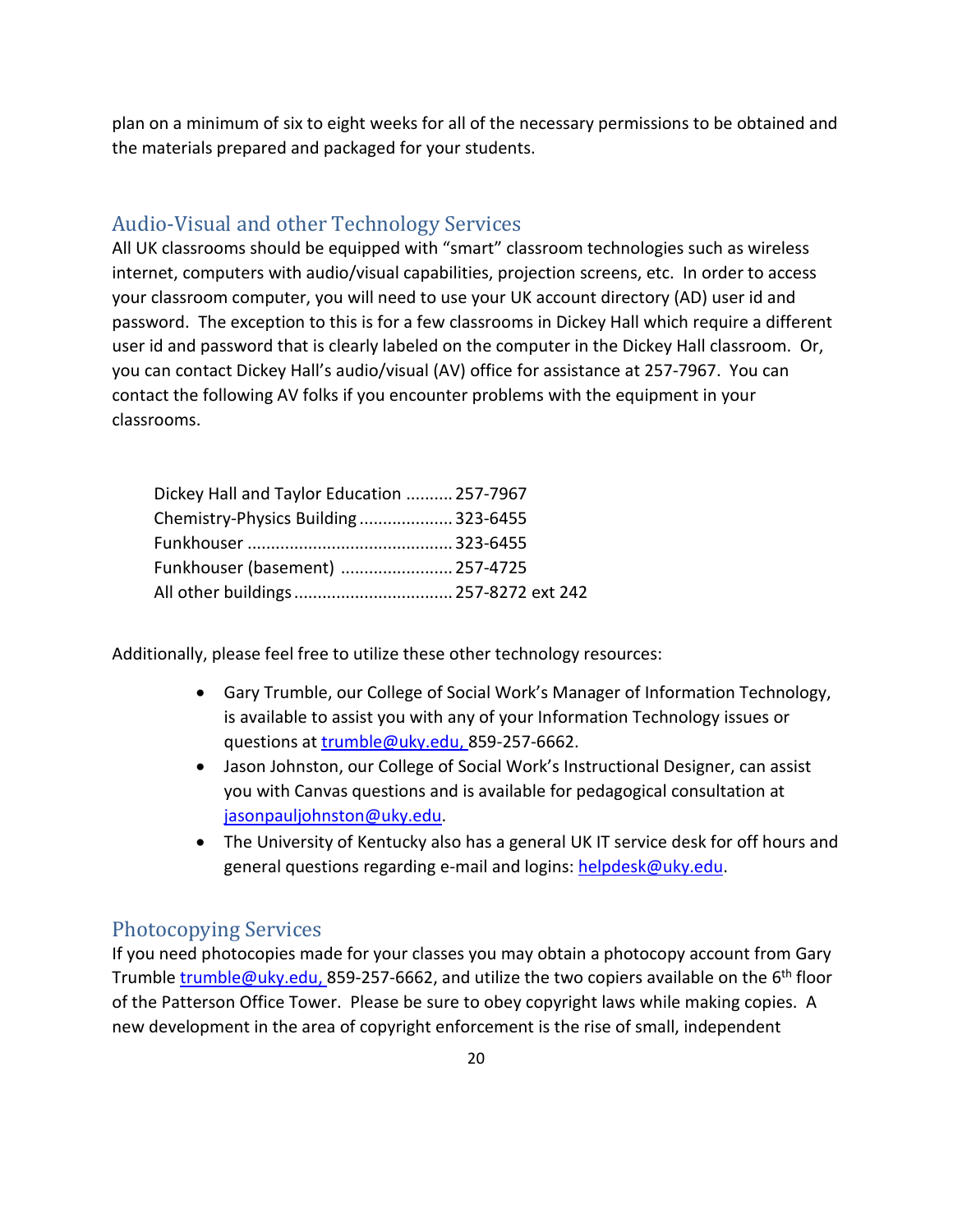"bounty hunters" who examine course packs on college campuses for copyright infringement. When they discover a violation, they report it to the publisher who then contacts the offender who must "pay up" or face legal prosecution. Instructors should never copy any article, book chapter or copyrighted materials for students. Often these sources can be found on the web and a link can be sent to students. When in doubt, do not copy.

### <span id="page-21-0"></span>The Mail Room

The mail room (POT 614) is open 8:00 – 5:00 pm Monday through Friday and closed on weekends. Each full-time faculty member has his or her own mailbox. Part-time faculty share boxes under the first initial of their last name. Mail is received and delivered two times a day, once in mid-morning and once in mid-afternoon. If you expect mail and cannot access the mailroom during normal business hours, please contact Ray Dowd [\(rdowd0@uky.edu,](mailto:rdowd0@uky.edu) 859-257- 3696) to make other arrangements.

### <span id="page-21-1"></span>The Writing Center

Opinions about social workers are often shaped by impressions obtained from official documents and business letters. If you encounter a student who commonly makes grammatical mistakes in writing, work with them to improve their written communication skills. You may also wish to refer them to the Writing Center <https://wrd.as.uky.edu/writing-center> . The Writing Center is a valued resource for students who do not write well.

The staff of the Writing Center will sit down with each student and ask questions and assist the student but not edit their papers. Students can visit as many times as they wish at no charge. Of course, things get a little busy around the end of the semester. The Writing Center is also available through email so every student, regardless of which campus location class is held, can receive assistance from the Writing Center.

### <span id="page-21-2"></span>Distance Learning Librarian

The extension librarian is Carla Cantagallo and she can be reached at 1-859-218-1240. You can email her at [carla@uky.edu.](mailto:carla%40uky.edu) Please do not wait until the last minute to ask her for assistance. You can contact the University's Distance Learning Library Services at [http://libraries.uky.edu/DLLS.](http://libraries.uky.edu/DLLS)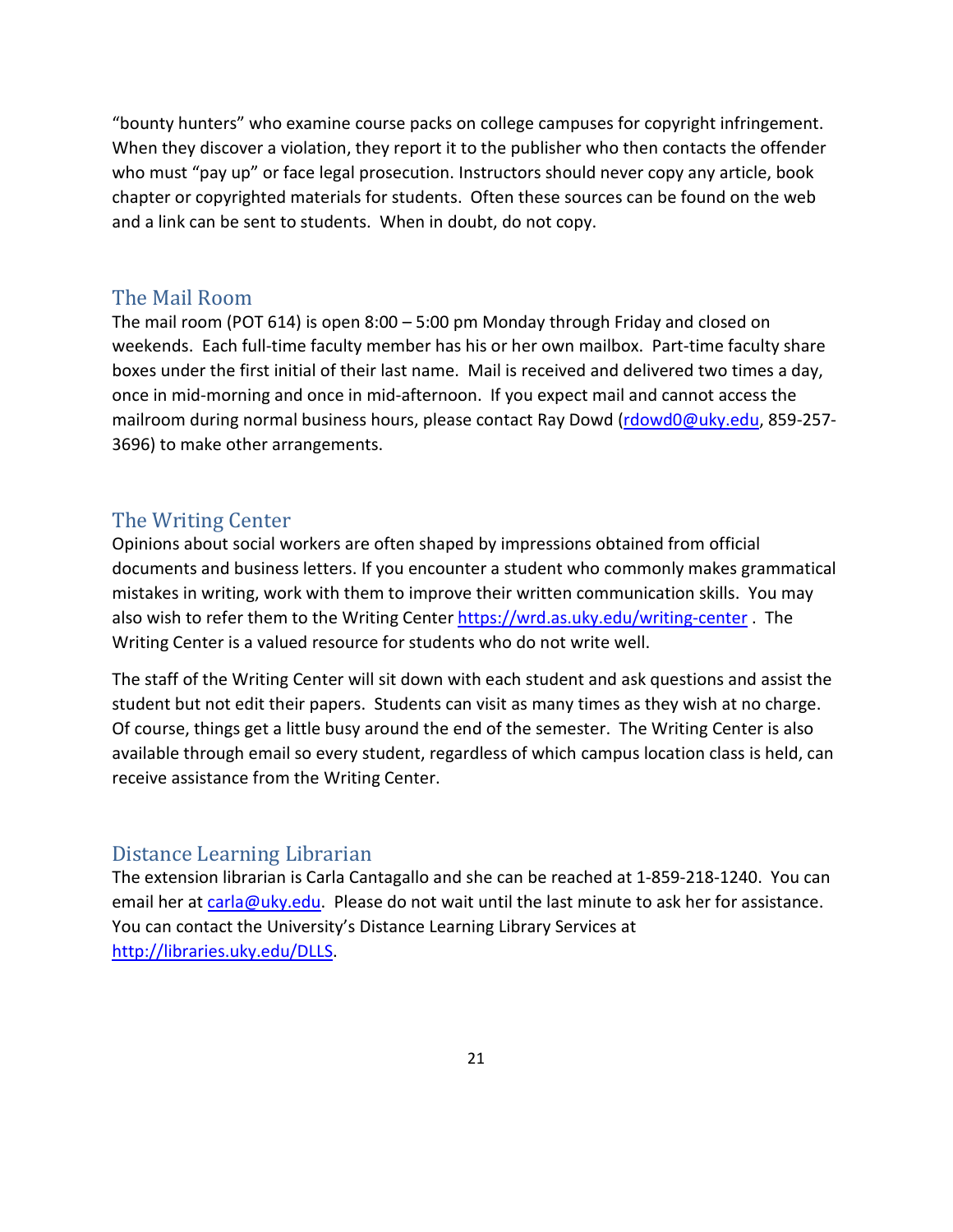### <span id="page-22-0"></span>Library Resources

As a part-time instructor for the College of Social Work, you are entitled to certain privileges at the University of Kentucky. One of these is the use of the University's vast library resources. In order to access these resources, you will need a UK Faculty ID card. (Please see the "Faculty Identification (ID) Cards" information below.) You can contact the University's library resources, including electronic reserves, interlibrary loans, and much more at [http://libraries.uky.edu/DLLS.](http://libraries.uky.edu/DLLS)

### <span id="page-22-1"></span>Faculty Identification (ID) Cards

In order to access the University's library resources, gain key card access where available and authorized, and to utilize the University's printing services at computer labs, a photo "Wildcard" ID will be needed. You can obtain a Wildcard ID from the University's Wildcard ID office for \$15.00, but the College will pay the \$15.00 if you contact the College prior to going to the Wildcard ID office to get your picture taken. Please contact Sharon Hodge in the College of Social Work about the College paying for your Wildcard ID at 859-257-6648 or [cswhodge@uky.edu.](mailto:cswhodge@uky.edu) Please note that if your first card is lost or stolen you must use your own personal funds for a replacement. To contact the Wildcard ID office, please call 859-257-8573 or email them at [http://www.uky.edu/Police/UKID/facultyStaff.html.](http://www.uky.edu/Police/UKID/facultyStaff.html) The Wildcard ID office is located in Bowman's Den. Office hours for the Wildcard ID office are 8:00 am – 4:15 pm Monday – Friday.

### <span id="page-22-2"></span>Help for Faculty

The University of Kentucky is very fortunate to have the Center for the Enhancement of Learning and Teaching (CELT) to help with your instructional needs. Whenever a class is not going to your satisfaction or you would like some fresh ideas about how to revitalize a course, contact Bill Burke at 257-8039 or burke@uky.edu. He is able to provide consultation at no charge. The CELT website, which has valuable resources, is found at [http://www.uky.edu/celt/.](http://www.uky.edu/celt/)

Two very useful books that you might want to consult are the following:

(1) Dr. David Royse's Teaching Tips For College and University Instructors: A Practical Guide (Allyn and Bacon, 2001). (2) Wilbert McKeachie's McKeachie's Teaching Tips: Strategies, Research, and Theory for College and University Teachers (Houghton Mifflin, 11<sup>th</sup> edition, 2001).